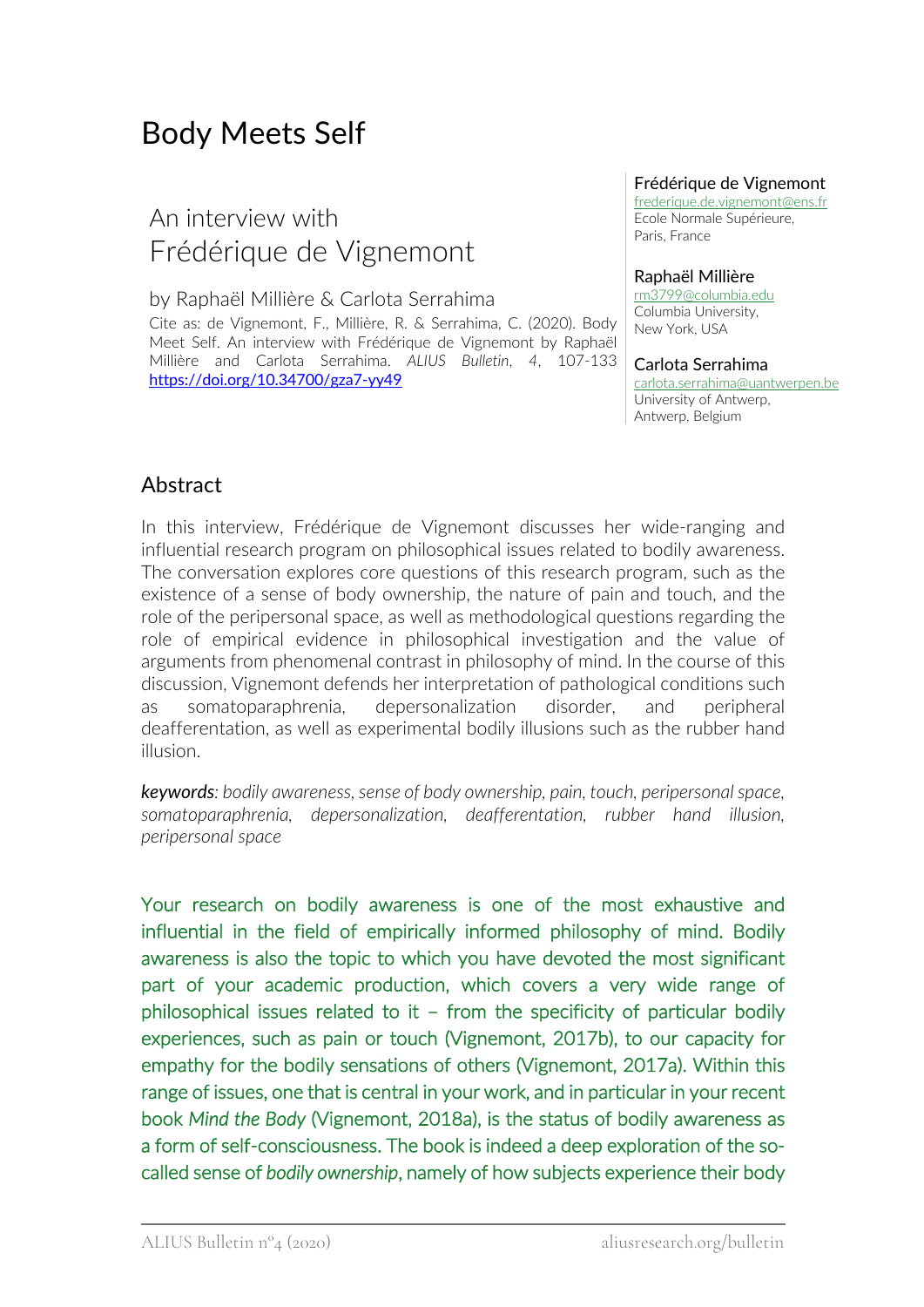#### as their own. What motivated you to work on bodily awareness, and on bodily self-consciousness in particular, in the first place?

I wrote my PhD thesis on self-consciousness, and more specifically on immunity to error through misidentification. At the time, bodily selfawareness was just one among other forms of self-awareness and the sense of agency was a lot more popular in the philosophical and the experimental community than the sense of body ownership. Which made it also more interesting. While many were discussing newly found results on action attribution in schizophrenia and delusions of control, there was simply nothing in philosophy on disorders of bodily self-awareness such as somatoparaphrenia (the delusion that one's limb doesn't belong to oneself) or on the rubber hand illusion (the illusion that a rubber hand is one's own hand). Even in cognitive science, these two minimal forms of self-awareness were left disconnected. When I went to work with Professor Patrick Haggard at University College London, my objective was to investigate how agency and ownership interacted. My project, however, ended up working only on the bodily side. The fact is that Queen's Square was a unique place for such a topic, with everyday bringing of new fascinating results. I was lucky to witness and actively participate in the emergence of a new field of research, with a new "body" community that, in fifteen years, was to become so important. For every new exploratory research, there was still very little theory and much conceptual confusion – the perfect challenge for a philosopher…

Philosophers' concerns about self-consciousness have classically covered further aspects of our consciousness of ourselves. One of these aspects is, paradigmatically, whether and how phenomenal awareness of psychological states amounts to self-consciousness proper. For instance, the famous Cartesian dictum states the alleged evidence of the existence of (one's)self on the grounds of states we would now call cognitive, even when in doubt about the existence of the body. Analytic philosophy has of course produced an amazing body of literature addressing this psychological dimension of selfconsciousness. Investigations on bodily awareness in contemporary philosophy of mind, however, sometimes run parallel to the insights in this body of literature. In what sense, if any, do you think these two topics, and correspondingly these two areas of research, complement each other?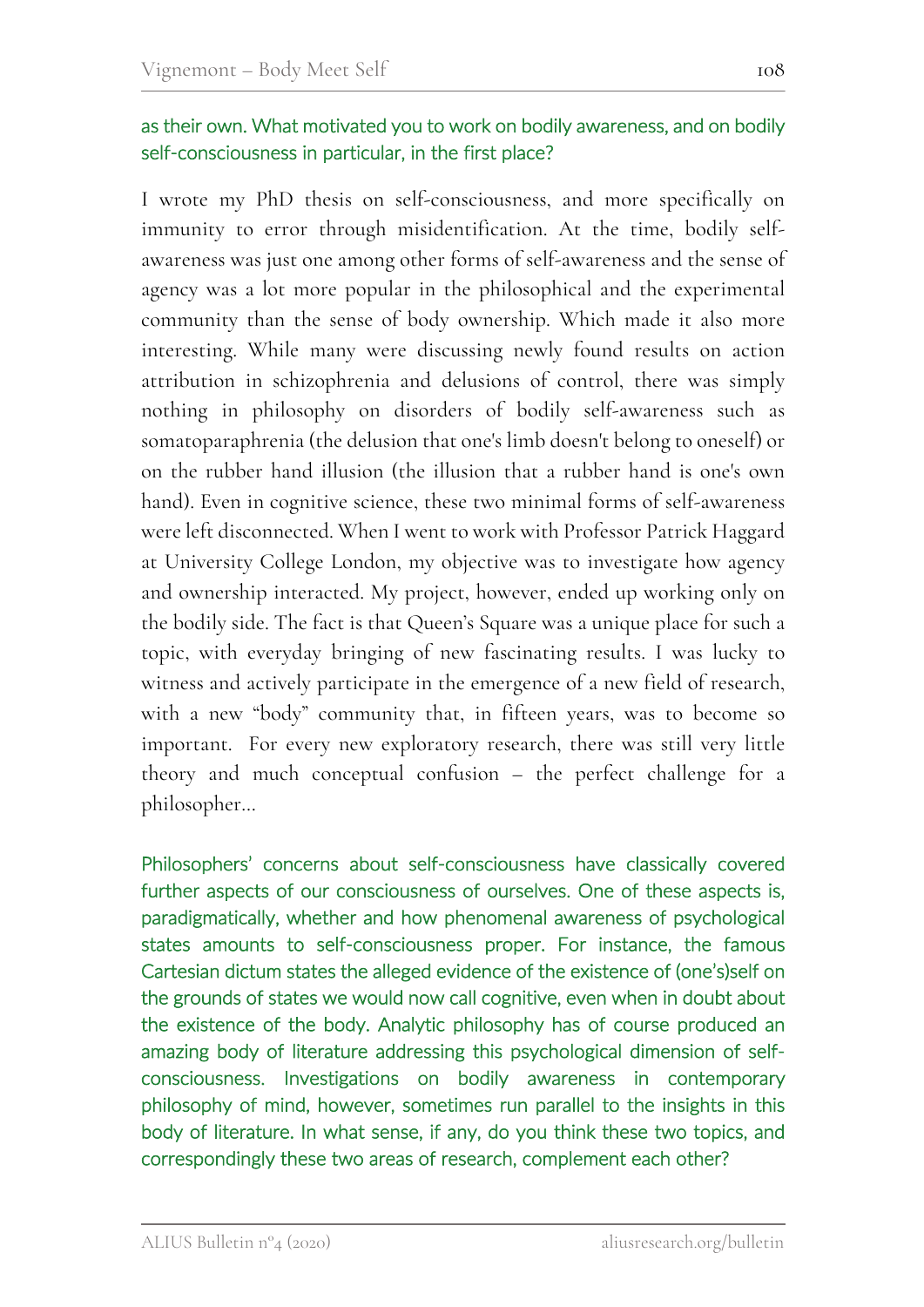The body is a material entity located in space and time in the same way as a rock, a tree or a bird. Yet we do not perceive and experience our body like those other objects. What makes it unique is that it bears a special relation to the self, and to self-awareness. However, I want to make it clear that:

- (i) all bodily awareness does not have to be self-awareness and
- (ii) not all forms of self-awareness have to be embodied.

In my work, I have repeatedly emphasized the fact that one can experience bodily sensations in a part of one's body though one does not experience this body part as being one's own. This is the case in some patients suffering from somatoparaphrenia or from depersonalization. But also, this is most probably the case of some animals that do not have self-referential abilities even at the nonconceptual level. Put it another way, bodily awareness is more widespread in the animal kingdom than self-awareness.

My second claim targets embodied theories of the self, which I do not endorse. The point is not to deny that bodily awareness may be a gateway to self-awareness at the developmental level. But the fact that the body may be at the origin of self-awareness does not entail that every single instance of self-awareness is constitutively embodied. One might reply that in sensory deprivation self-awareness becomes quite thin. This, however, does not suffice to show that self-awareness consists in bodily awareness. What might be necessary for self-awareness is not specifically information about the body, but incoming information in general. The case of sensory deprivation, however, cannot dissociate the two factors. Furthermore, discussions over the notion of immunity to error through misidentification relative to the firstperson reveal a clear difference between psychological and bodily selfawareness. Since Evans (Evans 1982), most agree that the self-ascription of bodily judgments is immune to error if grounded in the right way of gaining information about one's body. However, there seems to be a difference between the judgment "I think" and the judgment "my legs are crossed". Immunity directly follows from the peculiarities of mental states but it does not follow from the nature of bodily states. One should not reduce the former to the latter.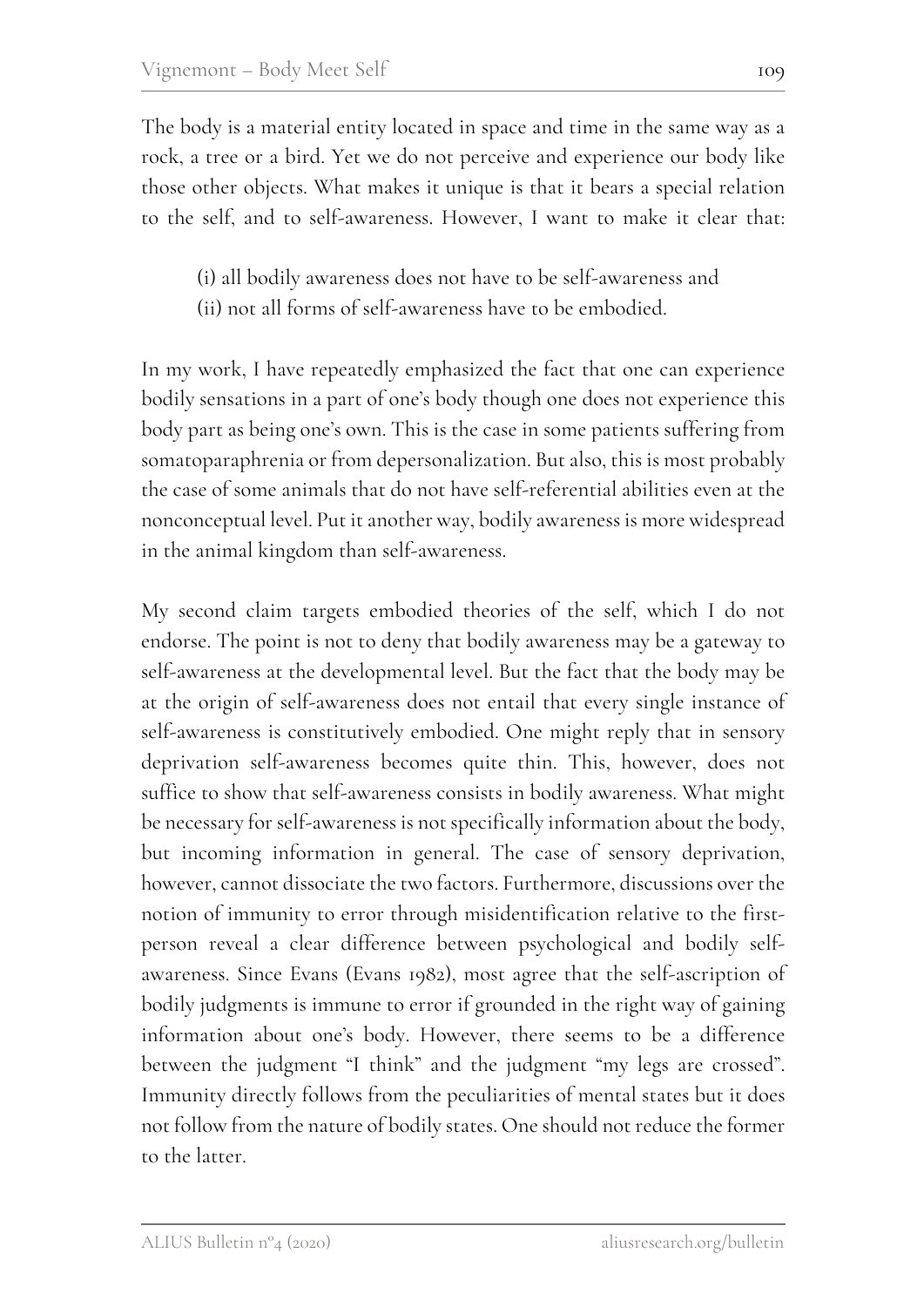The fact that the body may be at the origin of self-awareness does not entail that every single instance of self-awareness is constitutively embodied.  $CC$ 

One of the main distinctive features of your approach is its substantive reliance on empirical data, both from experimental and clinical psychology. Cases such as the rubber hand illusion, somatoparaphrenia, or xenomelia (a disorder characterized by a desire to be disabled or having discomfort with being able-bodied), are now well-known in philosophical discussion of bodily awareness, and this is surely in part because of your own effort to highlight their theoretical import. On the grounds of some of these cases you draw conclusions, for instance, on the ontology of consciousness: on your view, postulating the existence of certain bodily feelings is the best way to explain some features of the empirical cases, against a general principle of phenomenal parsimony (Vignemont, 2018a, section 1.1, 2019a). Your work on the epistemology of bodily awareness appeals to empirical findings as well: they help evaluate the validity of the thesis of the immunity to error through misidentification of bodily self-ascriptions (Vignemont, 2011, 2018a, chap. 3). What would you say is, in general, the methodological value of empirical cases for philosophers? And what would you say is the value of *a priori* philosophical arguments nowadays, in particular for research on bodily awareness?

In my work, I constantly go back and forth between the philosophical and the empirical literature. Cognitive science has grown to such an extent that to neglect what it has to tell us about the mind seems a pity. However, this is not to say that experimental findings are always relevant to philosophical issues. Nor is it to say that one can simply endorse whatever conclusions cognitive neuroscientists reach.

The first step is to decide whether the question that one has in mind can be addressed empirically. For instance, my current research concerns the nature of valence, whether it should be explained in terms of content or in terms of attitude. No experimental result can answer this question. By contrast, I have also been working on spatial awareness. There, the discovery of the specific multisensory and motor properties of peripersonal space in cognitive

"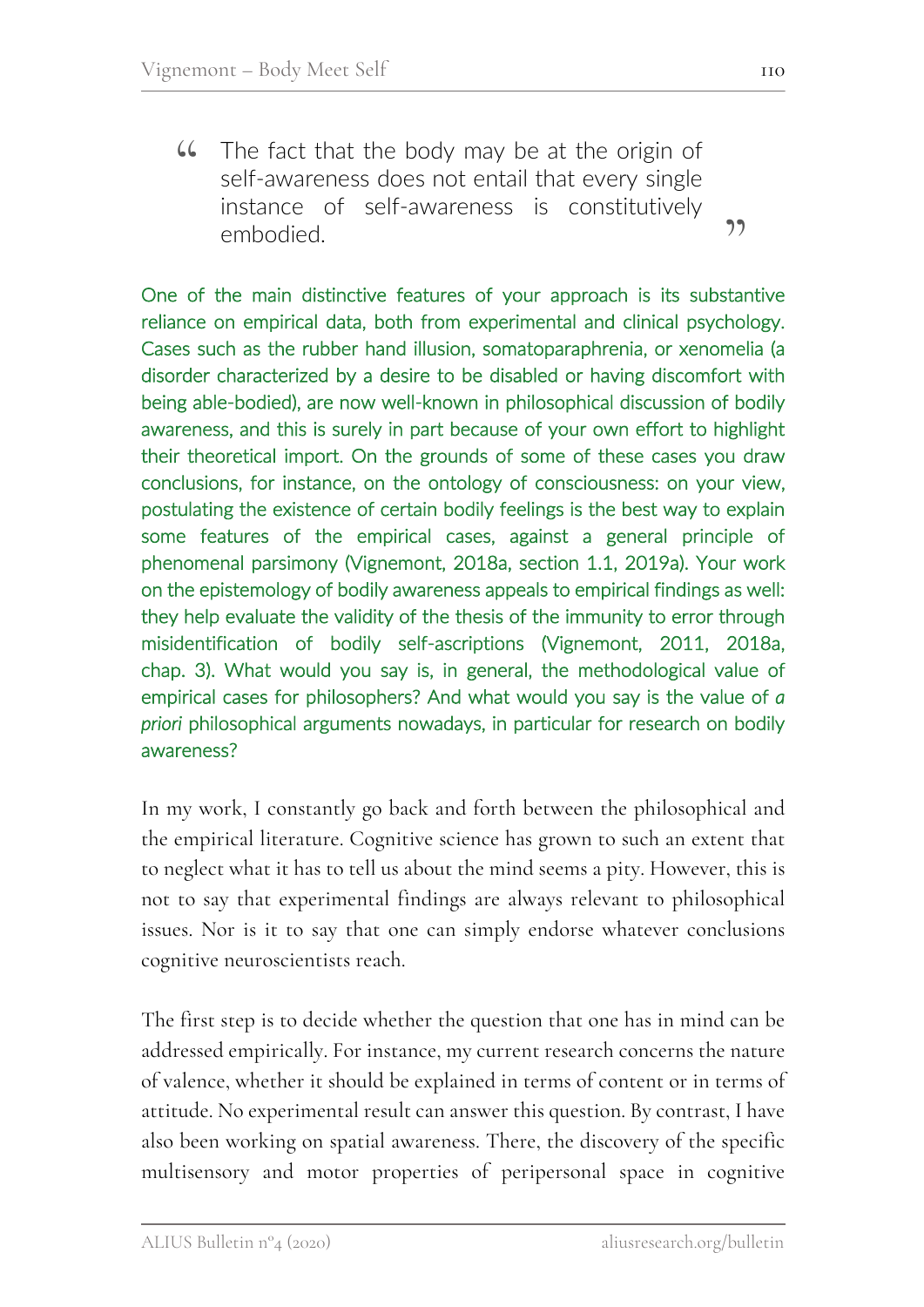Experimental findings can be the starting point but they do not replace philosophical arguments. Ideally, they should be the cherry on top, which only empirically confirm what has been found  $AC$  $22$ 

neuroscience is crucial. This discovery shows that we do not process our immediate surroundings in the same way as far space.

The second step for philosophers is to proceed to a task of conceptual clarification: to what extent does peripersonal space differ from egocentric space, from reaching space, or from personal space? Do all studies and all paradigms investigate the same notion? (Vignemont et al., forthcoming) etc. Only once the notion is clearer can one draw the philosophical implications of the findings. For instance, there has been much discussion on enactivism and sensorimotor theories of perception. What new light do these results shed on these theories? How is perception related to action in close space (Vignemont, 2018c)? What is important to keep in mind in philosophy of cognitive science is that at no point should a hypothesis rely exclusively on empirical data. We have recently seen enough that one cannot always replicate results and one should always be very cautious when using them, especially when one is a philosopher with little statistical expertise. Experimental findings can be the starting point but they do not replace philosophical arguments. Ideally, they should be the cherry on top, which only empirically confirm what has been found conceptually.

### And the other way around: in your experience of collaboration with neuroscientists and psychologists (e.g., Folegatti et al., 2012; Gouzien et al., 2017), what do you think is the specific contribution that philosophers can make to the cognitive sciences?

I have had the chance to collaborate with many wonderful researchers from various fields, including cognitive psychologists, like Alessandro Farnè and Patrick Haggard, neuroscientists like Tamar Makin and Tania Singer, psychiatrists, like Victor Pitron and Adrienne Gouzien, and even roboticists like Aldo Faisal and Silvestro Micera. Some of our work together was theoretical. For instance, with Tamar Makin and Silvestro Micera, we just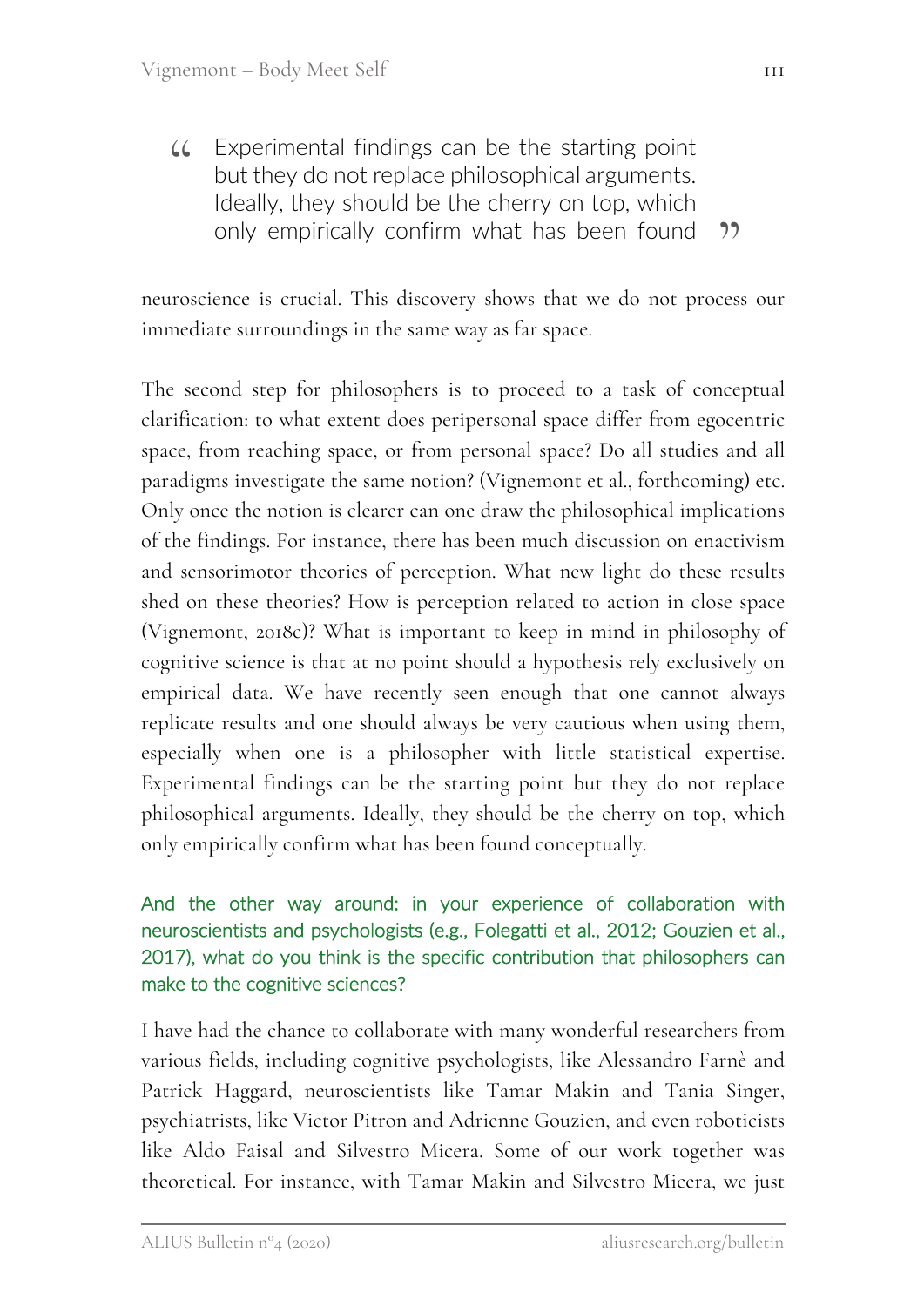have a short opinion piece accepted in *TICS* on augmentative technology (Makin et al., 2020). We have combined our respective expertise to determine what the most promising path is for the integration of prostheses, arguing for what we call soft embodiment, which we define at the conceptual, neural and computational levels. Other contributions have been more directly experimental. Ideally, some philosophical theories should at least be empirically testable and can be a source of inspiration for cognitive scientists. Furthermore, by constantly anticipating objections, philosophers are well prepared to think of control conditions. Beside direct collaboration, I have found it very interesting to discuss work in progress with junior researchers. As a philosopher, I have more time for reading than experimentalists and this may be helpful to bring the results back into the big picture.

To defend the claim that there is a phenomenology of bodily ownership, you rely in large part on so-called *arguments from phenomenal contrast*. This label was coined by Siegel (2007), although the relevant class of arguments has a long history in philosophy. Arguments from phenomenal contrast are generally used to arbitrate introspective disagreements regarding the existence of a specific kind of phenomenology, by proceeding in two steps:

- 1 It is argued that a pair of similar experiences E1 and E2 differ in some small but noticeable way – with respect to their phenomenal character (i.e., what it is like to have them).
- 2 It is argued that the best explanation of the phenomenal contrast between E1 and E2 is that one experience involves a phenomenal feature F that the other lacks.

In recent years, arguments from phenomenal contrast have been notably used in the debate on the existence of a *sui generis* cognitive phenomenology (e.g., Strawson, 1994; Chudnoff, 2015), and the debate over whether 'high-level' properties - such as the property of being a pine tree - are represented in visual experience (Bayne, 2009; Siegel, 2010).

In your own work, you use arguments from phenomenal contrasts in two complementary ways (Vignemont, 2007, 2013, 2018a, forthcoming). Firstly, you argue that the phenomenal contrast between the experiences produced by the rubber hand illusion experiment in the synchronous (illusory) and asynchronous (non-illusory) conditions, respectively, is best explained by the following hypothesis: subjects feel a phenomenology of ownership over the rubber hand in the synchronous condition, while they lack such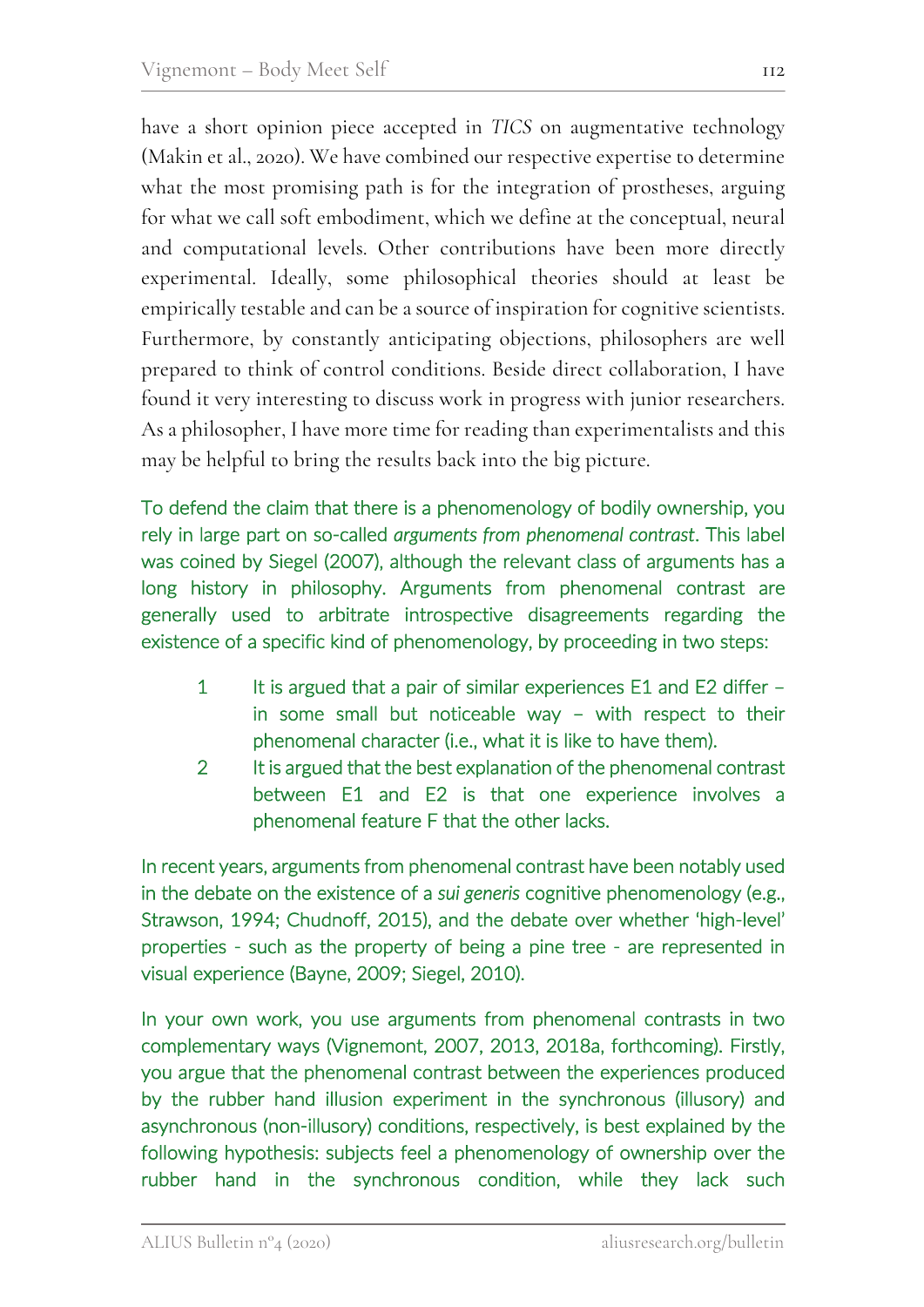phenomenology in the asynchronous condition. If this hypothesis is true, then the phenomenology of bodily ownership exists *at least in rare experimental conditions*. Secondly, you argue that the phenomenal contrast between a healthy individual's experience of her limb and a patient's experience of her limb in what you call 'disownership syndromes' – which include most prominently somatoparaphrenia, but also depersonalization disorder and other conditions – is best explained by the following hypothesis: in the former (ordinary) condition, but not in the latter (pathological) conditions, one's experience of one's limb involves a phenomenology of bodily ownership. If this hypothesis is true, then the phenomenology of bodily ownership exists not only in rare experimental conditions, but is also prevalent in the ordinary experience of healthy individuals.

Arguments from phenomenal contrast face a well-known challenge: if there is a genuine phenomenal contrast between E1 and E2, it might really be the case that E1 *lacks* a phenomenal feature F that E2 has; but it could also be the case that E1 has an *additional* feature F' that E2 lacks. With respect to the phenomenology of bodily ownership, it could be the case that (a) the experience of the rubber hand in the asynchronous condition of the rubber hand illusion, and (b) the experience of the affected limb in disownership syndromes, do not lack a feature that the contrasted condition has, but instead involve an *additional* and *abnormal* sense of alienation with respect to the relevant limb (Billon & Kriegel, 2015; Chadha, 2018). In fact, there is no shortage of reports from somatoparaphrenic and depersonalized patients that describe a limb as 'alien' or 'strange', or use a lexicon that seems neutral with respect to the two interpretations of the phenomenal contrast (e.g., by saying that the limb is 'dead' or 'rotten'). Do you think this challenge can be addressed, such that the debate over the interpretation of the phenomenal contrast can be settled with a reasonable degree of confidence? If so, what do you think is the most promising kind of evidence that could rule out the alternative interpretation?

First, I should point out that the method of phenomenal contrast is far from perfect. It has come upon heavy criticisms for classic cases (as in the visual experience of pine trees), and it is even more controversial for bodily awareness. As discussed in my latest paper on the phenomenal contrast of ownership, the "all things being equal" rule cannot apply here when it comes to the sense of bodily ownership because the cases we have, such as the rubber hand illusion and disownership syndromes, involve many other differences besides ownership (Vignemont, 2020). That's why, since my *Analysis* paper in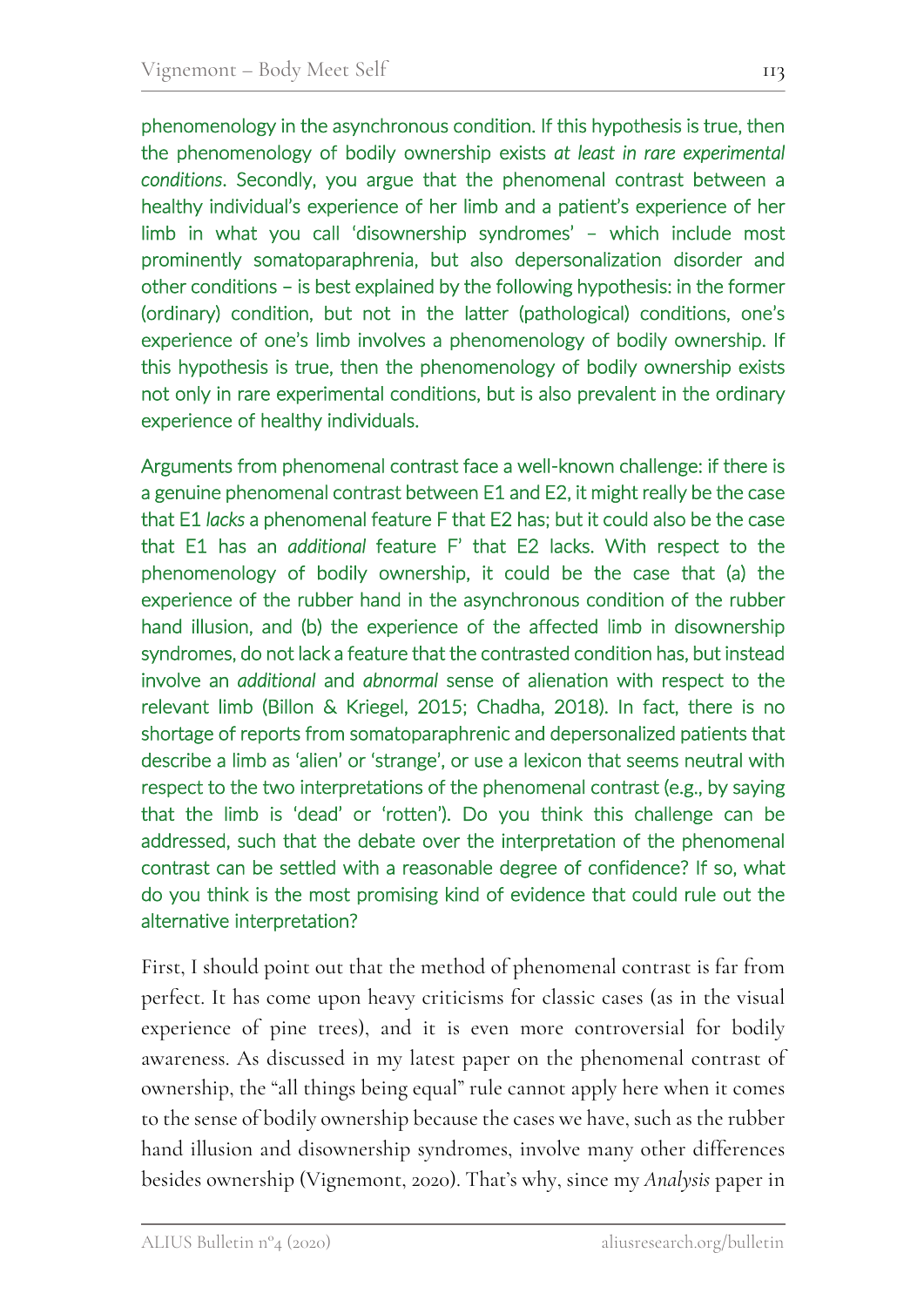2013, I have always said that a single case taken in isolation is not sufficient to show that there is a phenomenology of ownership and thus to reject the deflationist view (Vignemont, 2013). What we need is to consider a range of cases taken together and abstract what they have in common. But even then, at most what we can offer is an inference to the best explanation. This means that it definitely cannot rule out alternative explanations. What I argue is just that the hypothesis of a phenomenology of ownership can easily account for a range of cases.

Now the hypothesis that by default there is no phenomenology of ownership (hereafter default hypothesis) is a valid alternative interpretation of the evidence, but is it a better one? To settle the debate, we need to know what the arguments are in favour of this view. One could argue that it fits more our introspective reports. As repeatedly emphasized by philosophers from all sides, bodily ownership is not phenomenologically salient under normal condition. The simplest explanation would be that it is because there is no phenomenology of ownership. However, bodily awareness is recessive in general, this is not a problem specific to ownership. Even more generally, what is too familiar always goes to the background of consciousness. And what is more familiar than the fact that this is our own body? There is a real question here but it is an issue about the rules of consciousness in general, and it is not specific to the sense of ownership. Another argument in favour of the default hypothesis is that it seems more parsimonious. But is it really? After all, it involves that in the non-default cases, bodily experiences can represent non-ownership (Chadha, 2018). Advocates of a conservative conception of perception already complain that ownership is a too high-level property for being part of the bodily content, but non-ownership fares even worse. The fact that it is only in some rare cases does not make it more admissible.

As mentioned above, your main argument from phenomenal contrast in favor of the existence of a phenomenology of bodily ownership in the ordinary experience of healthy individuals relies on empirical evidence regarding somatoparaphrenia (SP) (Vignemont, 2007, 2013, 2018a, forthcoming).

SP is a monothematic delusion (typically caused by a brain lesion) characterized by the patients' belief that one of their body parts is not really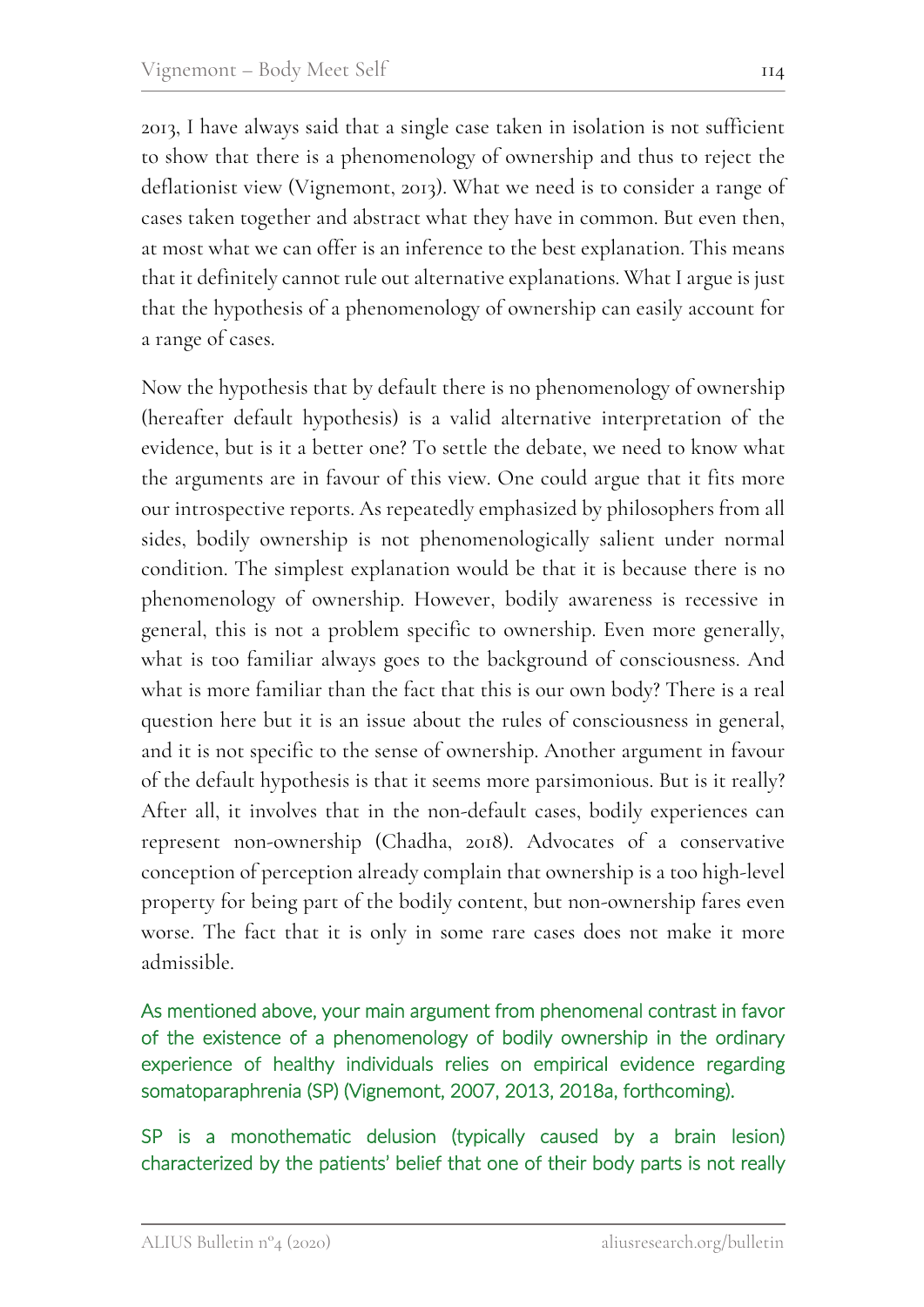theirs. A number of patients also believe that the affected limb belongs to someone else. Your argument from SP starts with the assumption that there is a phenomenal contrast between (a) what it is like for an SP patient to have bodily sensations in the body part whose ownership they deny (e.g., their right hand), and (b) what it is like for a healthy individual to have bodily sensations in the corresponding body part (e.g., their right hand).

SP is associated with a large number of severe motor and somatosensory impairments, which frequently include unilateral neglect, hemiplegia on the contralesional side of the body (paralysis of half of the body, including the affected limb), impairment of the ability to determine the position of one's affected limb through proprioception, hemianaesthesia on the contralesional side (impairment or loss of tactile perception), and hemianopia on the contralesional side (loss of vision in half of the visual field) (Vallar & Ronchi, 2009; Romano & Maravita, 2019).

In many cases, the ability of SP patients to feel bodily sensations at all in their affected limb is heavily impaired. Arguments from phenomenal contrast normally focus on 'minimal pairs' of experiences that are as similar as possible, with the exception of one clear and unique difference. Thus, one might expect the argument from SP to focus on the phenomenal contrast between two experiences involving the same type of bodily sensation (e.g., touch) in the same limb (e.g., the subject's right hand), to bring out a single phenomenal feature that is missing in one experience and present in the other, all else being equal. However, the difference between the bodily experiences of somatoparaphrenic patients and that of healthy individuals are so dramatic that it might be difficult to find such a minimal pair of experiences.

In *Mind the Body*, you acknowledge that the ability to feel touch is frequently affected in SP (2018a, p. 40), but you point out that many SP patients can feel pain in the affected limb, and that in a handful of rare cases these patients can also feel and report touch in the affected limb (e.g., Bottini et al., 2002). You argue that the argument from SP can be set up by using these kinds of cases to bring out the relevant phenomenal contrast. However, there is little evidence that in such cases, the determinate experience of pain (or touch) of an SP patient and the determinate experience of pain (or touch) of a healthy individual differ, if at all, with respect to their phenomenal character. While there is ample evidence that *overall*, SP patients have a range of abnormalities in the way they can experience their affected limb, there is less evidence to support the specific claim that patients with intact ability to feel pain or touch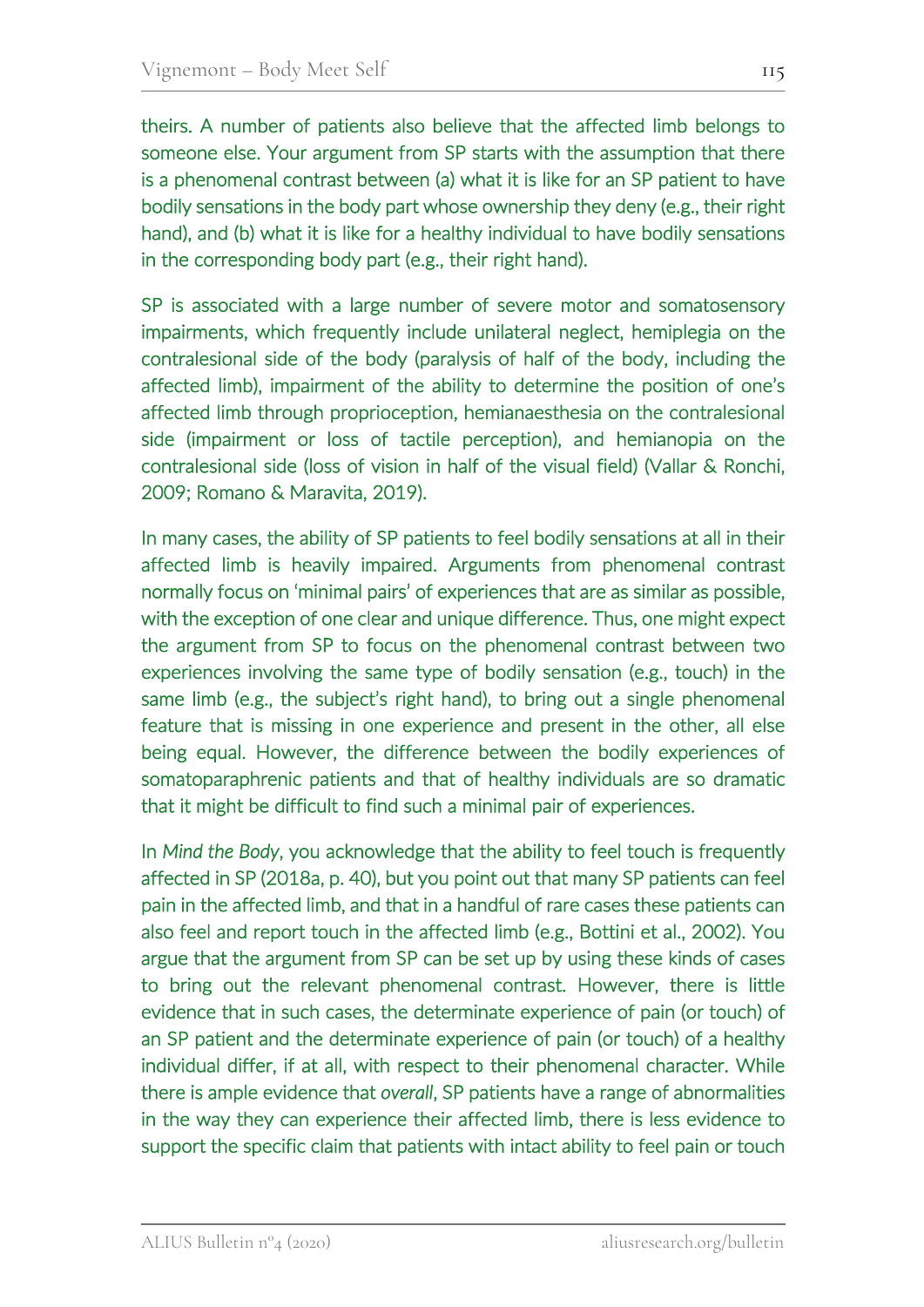in the affected limb have a different determinate phenomenology from healthy individuals when they experience pain or touch in the affected limb.

Do you agree with this assessment of available empirical evidence? If so, to what extent do you think the first step of your argument from somatoparaphrenia – establishing the existence of a phenomenal contrast between a minimal pair of bodily experiences – might be affected at all by this assessment?

This is a problem encountered by all attempts to use the phenomenal contrast method: can the contrast be explained by other things? Now in the specific case of ownership, I have collected descriptions not only of somatoparaphrenia, but also of peripheral deafferentation, which is especially interesting, I believe, because it is as pure of a comparison as it can be. Deafferented patients have no brain lesion. This avoids the risk of reasoning deficit, neglect, and other attentional or cognitive disorders, which might be found in brain-lesioned patients or psychiatrist patients. The patients suffered only from a peripheral loss of proprioception and touch. But they can still feel pain and thermal sensations. Now one of them, Ian Waterman, describes how at the beginning, he did not feel his body as being his own (Cole 1995). This, however, did not last. We thus have a contrast between the beginning of the disease and a later stage. One way to describe it is to say that at the early stage, Ian feels pain in *some* legs and that at the late stage, he feels pain in *his* legs. The comparison is not between a patient and healthy subjects, but intra-individual. Now the difference between the two stages is not only a matter of ownership. There is also an agentive contrast. Because of the loss of proprioception, deafferented patients need to learn to exploit vision to replace proprioception to control their bodily movements. So, at the early stage, they have no control over their body and at the late stage, they have regained it. I do not think that the agentive contrast shows that there is no difference at the level of the preserved bodily sensations. Instead, I believe that it can explain the ownership contrast: this temporary loss of agency impacts their preserved bodily sensations, thus explaining the loss of ownership.

To conclude, as I have said again and again, I do not believe that somatoparaphrenia suffices to answer all our questions. What we need to do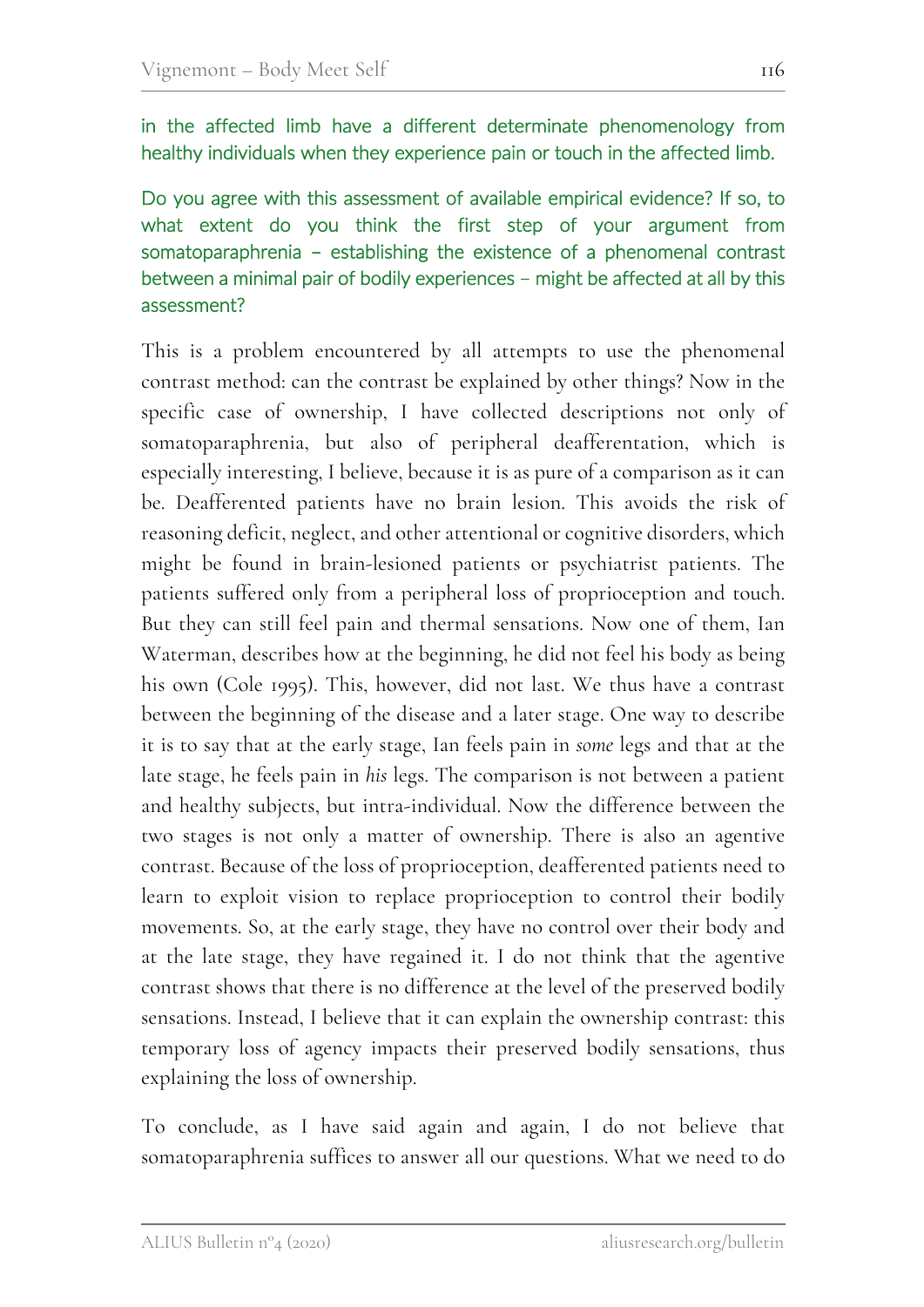is to consider all the cases that are relevant. And it is only taken all together that these various borderline cases can reveal what it is like to experience one's body as one's own.

Another of your arguments from phenomenal contrast in favor of the existence of a phenomenology of bodily ownership relies on evidence provided by the so-called "rubber hand illusion". The rubber hand illusion is a bodily illusion in which a participant sits in front of a fake hand aligned with one's body, while their real hand is hidden behind a screen (Botvinick & Cohen, 1998). Their real hand is subsequently stroked while the fake hand is stroked either synchronously or asynchronously. Thus, participants feel tactile sensations on their real hand while they see the fake hand being stroked at the same time or with some delay. After a few minutes, most participants report the following effects in the synchronous condition but not in the asynchronous condition: (a) the tactile sensation of being stroked feels as if it was located on the rubber hand in front of them rather than on their real hand; and (b) it feels as if the rubber hand was their own hand. These reports typically come in the form of ratings of questionnaire items such as "It seems to me as if the rubber hand were my own hand".

You have argued that bodily experiences elicited by the experimental setup of the rubber hand illusion in the synchronous condition and in the asynchronous condition, respectively, exhibit a phenomenal contrast that lends support to the view that there is a phenomenology of bodily ownership over the fake hand in the former condition. Questionnaire ratings are the primary source of evidence regarding this phenomenal contrast. As you acknowledge yourself, however, the difference in ratings of items related to ownership of the fake hand between asynchronous and synchronous conditions is generally not very impressive: on average, participants are barely in agreement with the idea that the fake hand seemed as if it was theirs during the synchronous condition (Vignemont, 2018a, p. 17; see Longo et al., 2008).

Furthermore, recent work by Peter Lush and colleagues suggests that the rubber hand illusion does not adequately control for demand characteristics – the cues that may convey to participants the experimental outcome or response that the experimenter expects or desires (Lush et al., 2019; Lush, 2020; Roseboom & Lush, 2020) Demand characteristics can not only influence participants' behavior, but also change their experience. Thus, expectancies arising from demand characteristics might cause participants to exert – unknowingly – top-down control of phenomenology, similarly to how they might respond to imaginative suggestions. In fact, Lush and colleagues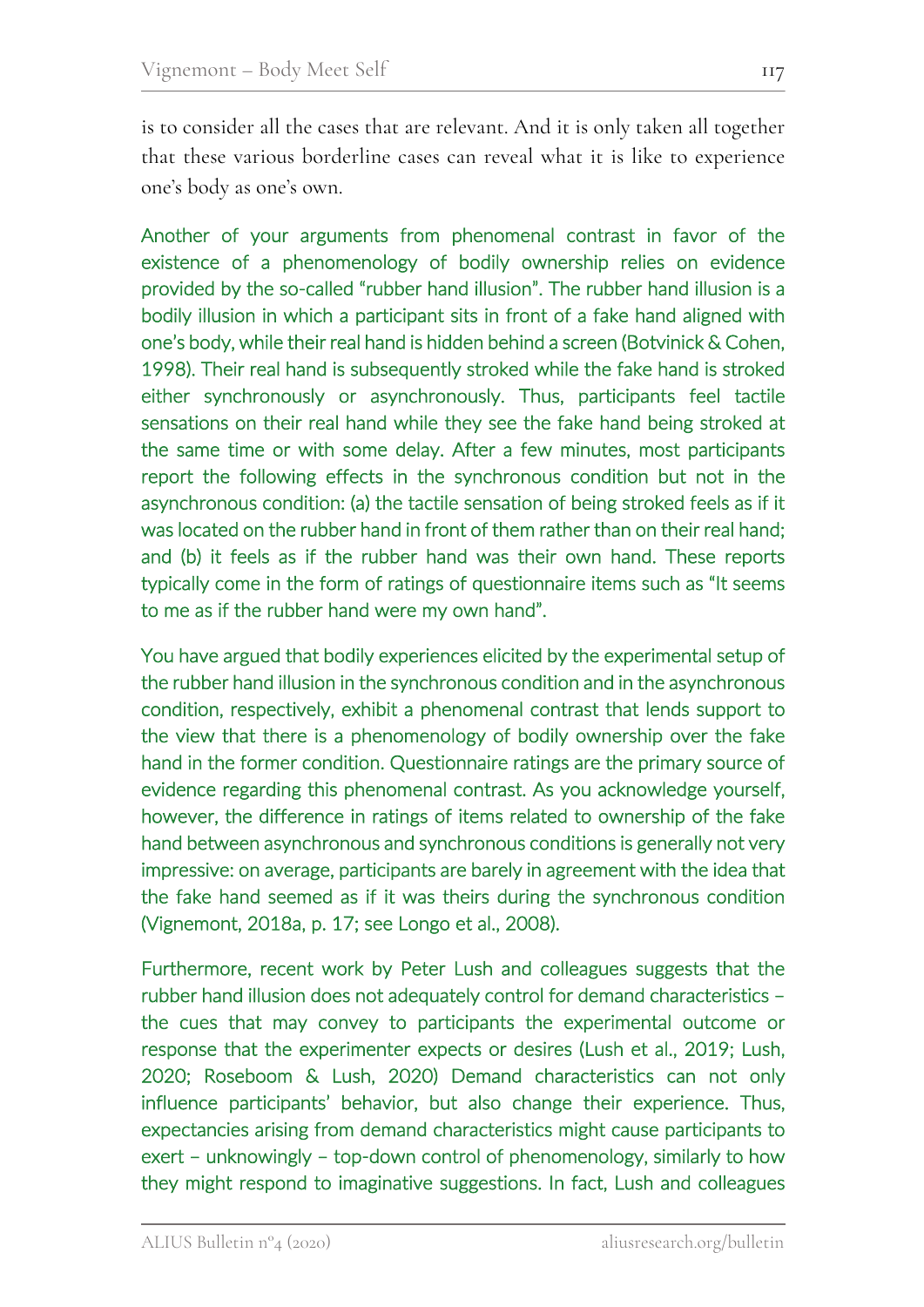found a substantial relationship between trait hypnotisability and both implicit (behavioral) and explicit (verbal) measures of the rubber hand illusion (Lush et al., 2019). In follow-up research, they found that participants' expectancies for "control" and "illusion" statements in synchronous and asynchronous conditions of the rubber hand illusion differ similarly to published illusion reports, implying that standard rubber hand illusion control measures do not effectively control for demand characteristics (Lush 2020). These findings suggest that ownership ratings in the rubber hand illusion may reflect implicit imaginative suggestion effects (in line with Alsmith, 2015).

### What do you make of these observations about the rubber hand illusion? Do you think they weaken the evidential strength of reports from the rubber hand illusion for your argument?

When the rubber hand illusion started to be systematically tested, the community thought that we had the magic key to experimentally investigate the sense of body ownership. Since then, after more than 20 years of research and hundreds of versions, I believe that we are all less enthusiastic and we wish we could find other experimental paradigms to test bodily selfawareness. Still, despite their limits and weaknesses, it does not mean that we should just give up on bodily illusions. There are lessons to draw from all the results. We just have to be cautious.

It is also interesting to note that there is a strong parallel with the literature on agency, we are just a few years late. As for agency, the influence of topdown factors is more important than we originally thought. With one of my students, Clément Apelian, we have actually compared the respective impact of hypnosis and sensory manipulation for bodily awareness (Apelian & Vignemont, in preparation). Now the fact that an illusion can be influenced by cognitive factors does not entail that the illusion is constitutively cognitive. It just shows that it can be cognitively penetrated, possibly through imagination. Again, it is important to be vigilant about the significance of empirical results.

> There is a strong parallel with the literature on agency, we are just a few years late.

"

 $66$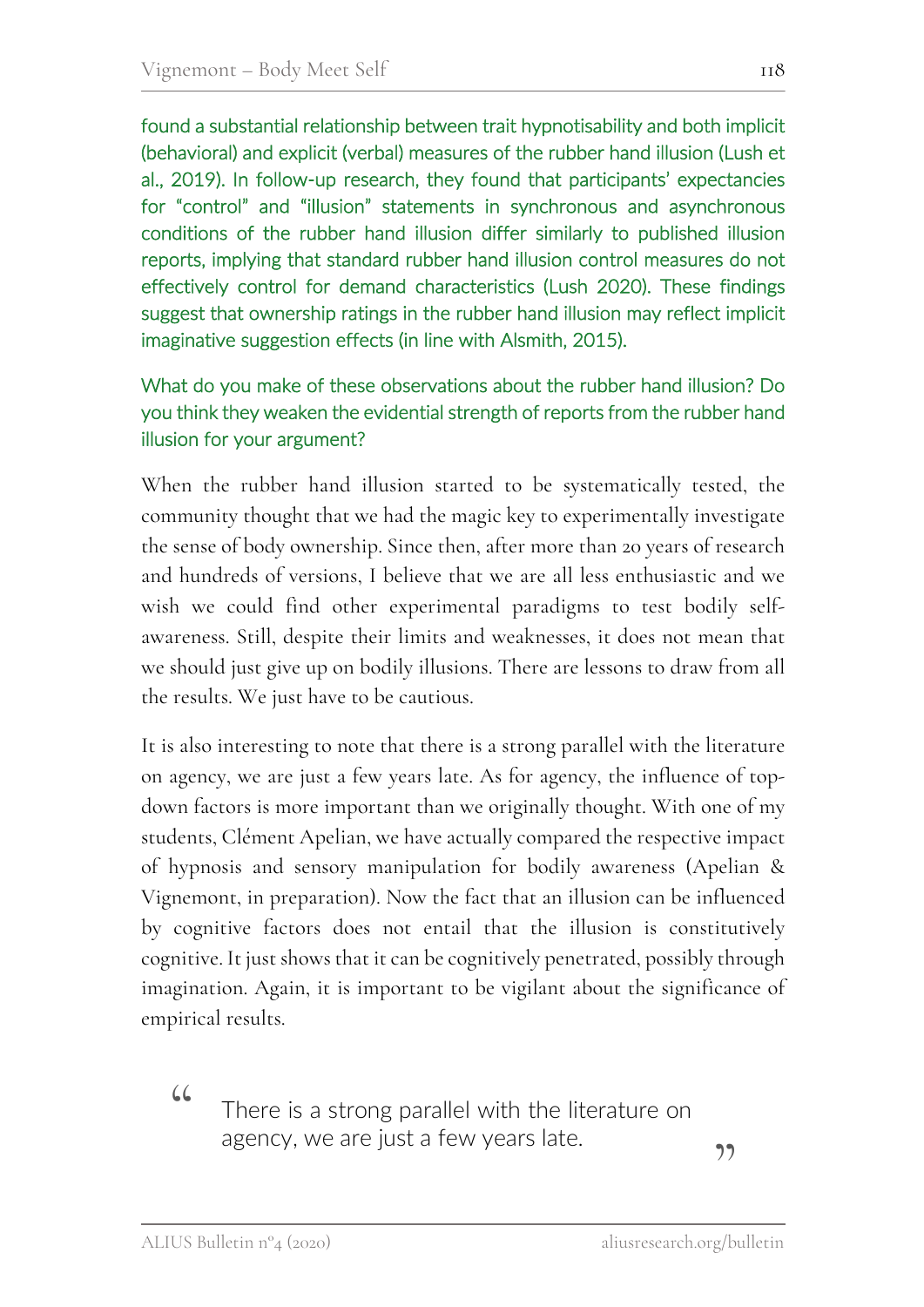According to your *affective account* of the phenomenology of ownership, the phenomenology of bodily ownership is a type of affective phenomenology that bears some resemblance with the feeling of familiarity one may have upon seeing well-known faces, such as those of family members and friends. Nonetheless, the affective feeling of bodily ownership is meant to be more specific than the generic feeling of familiarity. Indeed, unlike the latter, it exclusively tracks one object (one's own body), and it has a positive valence that is motivating for action (i.e., it motivates oneself to protect one's body) (Vignemont, 2018a, p. 192). For this reason, you describe this affective phenomenology as a "narcissistic" feeling, namely an awareness of the special significance that one's body has for oneself. As you also put it, in having a bodily experience "one is aware of bodily boundaries *as having a special significance for the self*" (Vignemont, forthcoming).

This affective account of the phenomenology of bodily ownership is intended to address a dilemma raised by Peacocke (2015), that you summarize as follows:

"if the protective body map represents one's body *qua* one's own, then it presupposes what it is supposed to explain, but if it does not, then one is left with no explanation of the first-personal character of the sense of bodily ownership" (Vignemont, 2018a, p. 204).

To escape the first horn of this dilemma, you argue that bodily experiences that involve a phenomenology of bodily ownership do not explicitly represent the subject's body *as their own*. Instead, the "narcissistic" feeling of ownership represents the subject's body *as the body that matters (or the body that has special significance)* (Vignemont, forthcoming).

Presumably, the "first-personal character" of the phenomenology of bodily ownership cannot refer to it having *de se* content, since it does not represent the subject's body *as their own*. Accordingly, you argue that the first-personal character of the phenomenology of bodily ownership is guaranteed by the "format" or "structure" of narcissistic feelings, rather than by their content. Indeed, you claim that the brain has a "protective body map" that always and exclusively tracks one's own body; as a result, bodily experiences anchored in the protective body map are automatically tagged with a sort of "self-centred glow" (Vignemont, 2018a, p. 205) derived from the body-tracking function of the protective body map. On your view, this "self-centred glow" is not a matter of the bodily experience having *de se* (e.g., first-personal) content, but is rather like the perspectival structure of visual experience: when one sees a tree in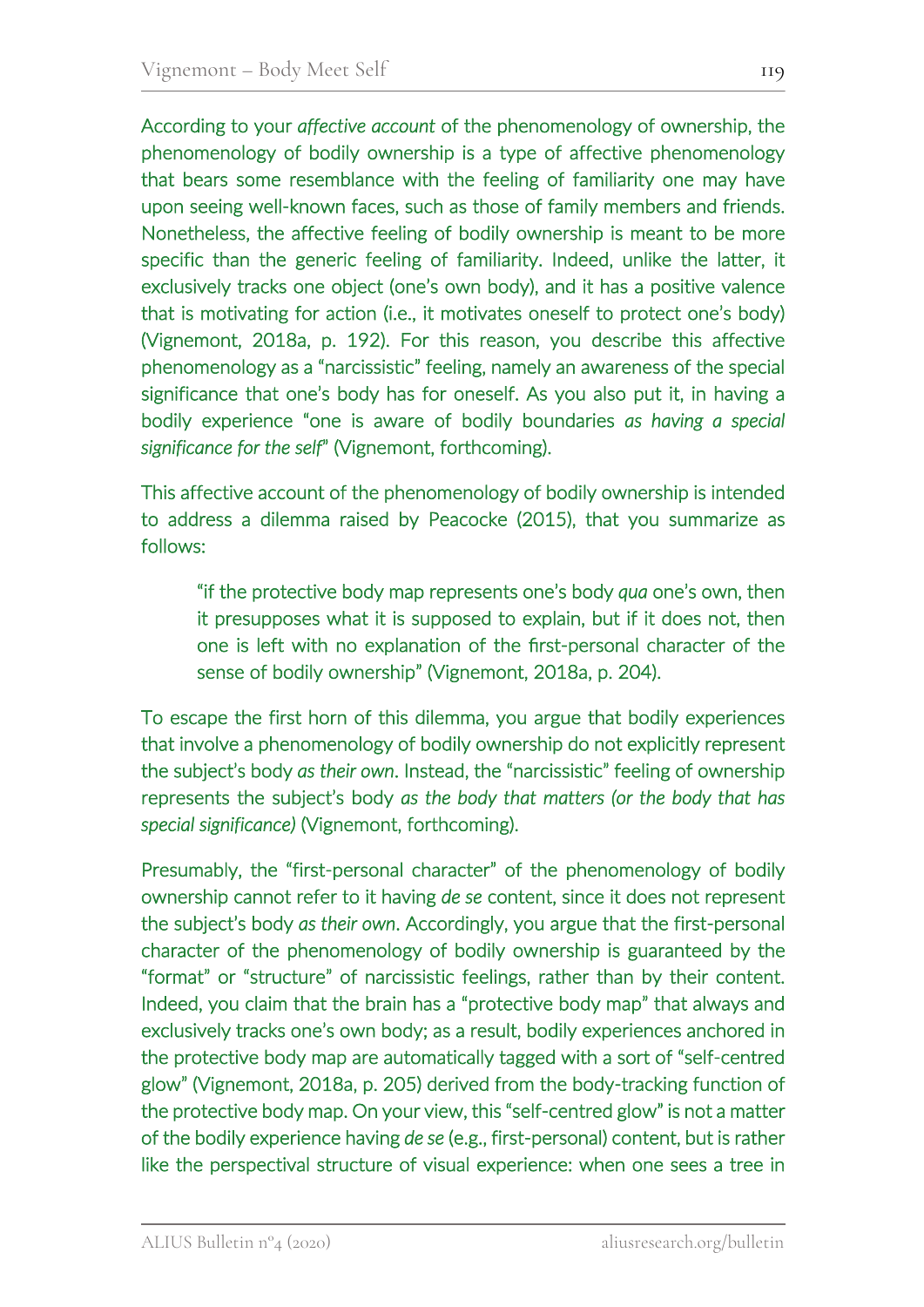front of oneself, you suggest that one's visual experience represent the tree as being "in front" (*simpliciter*), rather than "in front *of me*". Similarly, when I feel pressure on my hand, my experience represents pressure "on the body that matters", rather than pressure "on *my own* body" (ibid., p. 205).

One might wonder to what extent this analogy illuminates the nature of the "first-personal character" of the phenomenology of bodily ownership. It is certainly plausible that the sensory experience of very simple organisms, and perhaps even some visual experiences in humans, have merely *de hinc* spatial content without *de se* content – e.g., representing something as being in front of *here*, where *here* refers to the location of the point of origin of the sensory experience's egocentric frame of reference (see Peacocke, 2014, 2017; Schellenberg, 2016). However, many authors agree that ordinary visual experiences represent the locations of environmental landmarks with respect to the subject's own location as such; in other words, when one sees a tree, one's visual experience has a content of the type <There is a tree in front of *me*> (e.g., Cassam, 1997; Noë, 2005; Peacocke, 1998, 2014; Schwenkler, 2014). On this view, visual experiences typically have (nonconceptual) *de se* content. If that wasn't the case, then it might be difficult to see in what sense visual experiences have "first-personal character" at all – any more than a selfdriving car's representation of its environment from the data provided by its sensors (cameras or LIDAR system) has "first-personal character", simply because it represents spatial properties of the environment in an egocentric frame of reference. Similarly, if bodily experiences represent one's body as the body that matters *simpliciter*, one might wonder where the "first-personal character" of such experiences comes from. To borrow an example from Martin (1995), what would be the difference between having a bodily experience with the content <There is hurt in *this* ankle>, which surely has no "first-personal character", and a bodily experience with the content <There is hurt in *the ankle that* matters>?

On a related note, *mattering and having a special significance* are normally dyadic predicates: something can only matter or have a special significance *to*  or *for someone*. Consequently, one might also wonder whether an experience can represent one's body as the body *that matters* without representing it as the body that matters *to me* (or, indeed, *to someone else*).

What do you make of these concerns regarding the idea that the phenomenology of bodily ownership has "first-personal character" without *de se* content?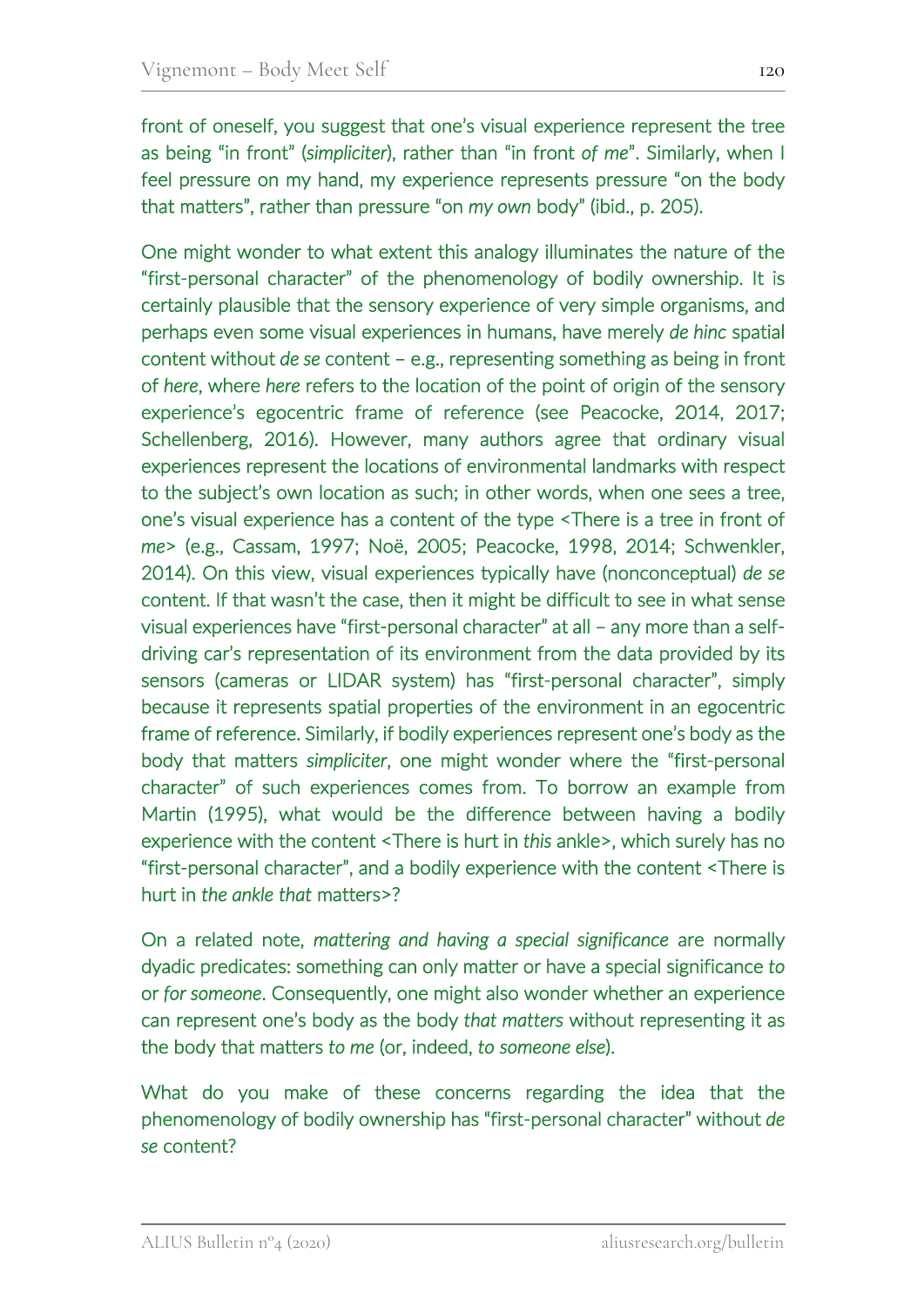To answer Peacocke's dilemma, which is about the body representation, all I need to claim is that the protective body map has no de se content. That's not the same as to say that the experience of ownership has no de se content. I actually do not make this latter claim. What I claim is that the relation to the subject should be understood in terms of personal significance, and not of myness. Actually, in my latest paper on ownership in the *Journal of the APA* (Vignemont, 2020), I argue that ownership experiences do have de se content. More specifically, I defend the view that the subject is part of the truth conditions of the content. Now one can defend this view and still leave implicit the self component. Such a move has been made by Perry (1993) about egocentric experiences, for instance. Egocentric terms actually illustrate how dyadic predicates can be represented as being monadic (Campbell, 1994).

However, there is an alternative worth exploring, namely, that the *de se* nature of the experience of ownership follows from the format of bodily experiences instead of its content. This can take two forms. The first option is that there is a *de se* mode of bodily experiences. This is in line with Recanati's (2012) theory of mental files. The second option is that bodily experiences that can ground ownership judgments have a distinctive affective mental paint. This is in line with the attitude-based approach to affective representations (Mitchell, 2019; Deonna & Teroni, 2012).

To conclude, the main objective of the Bodyguard hypothesis was to develop the idea that the phenomenology of ownership is about personal significance. But a lot remains to be done to explain in detail how to analyse this notion of personal significance, at the level of content or of attitude.

#### In a recent post on *The Brains Blog* (Vignemont, 2019b), you further elucidate the first horn of the dilemma raised by Peacocke (2015) as follows:

"One may claim that the conceptual mineness content instantiated by the ownership judgment is grounded in a non-conceptual mineness content at the level of the feeling. But this solution seems to simply beg the question and to leave us with no explanation of the mineness content (conceptual or non-conceptual)."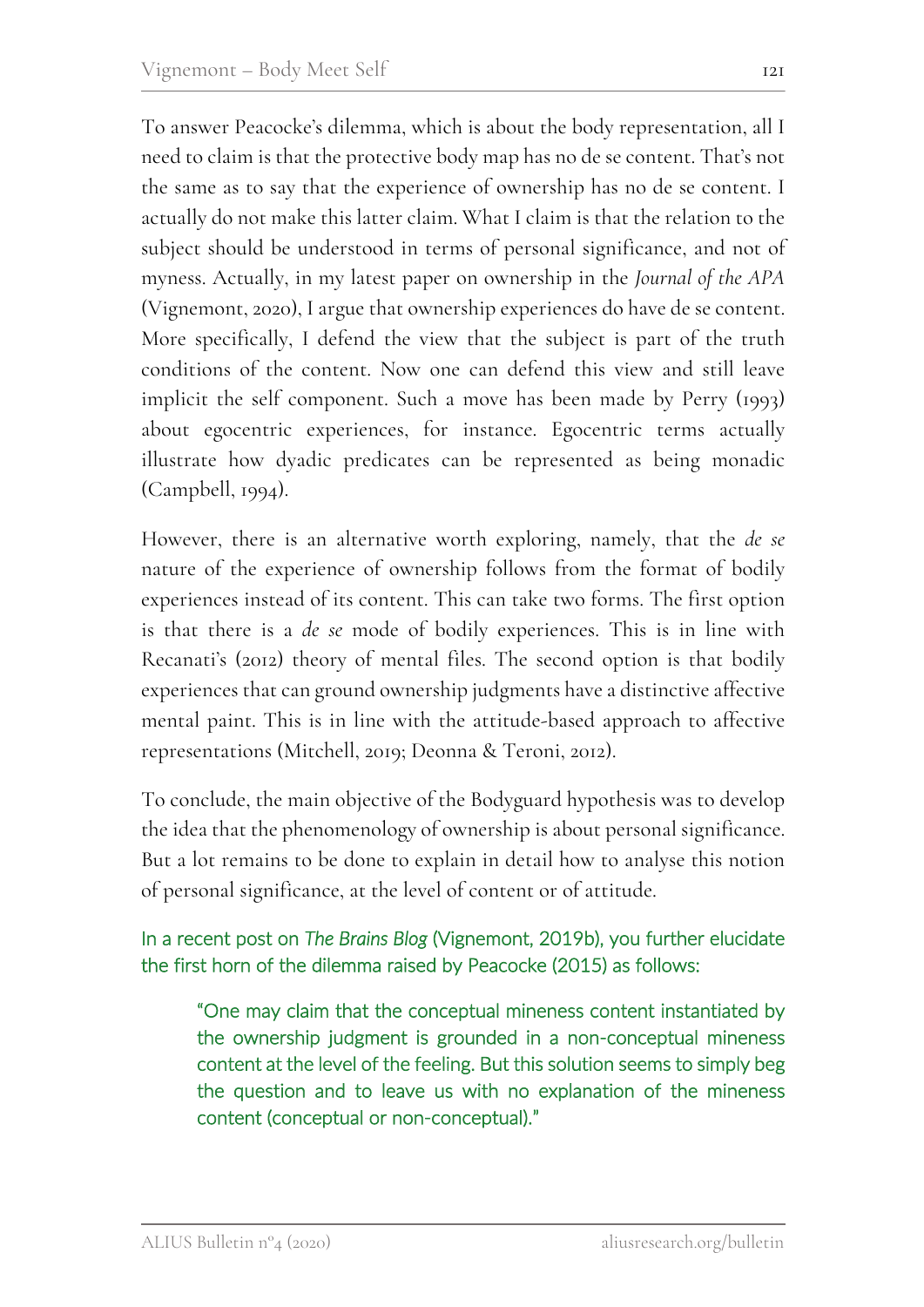To understand the pull of this objection, it might be helpful to say something more about the nature of the required explanation, namely – what it is about the existence of a (non-conceptual) representation of a body part as one's own that begs for an explanation? Is what we are after an explanation of the origins of such representation through evolution and individual development, or a mechanistic explanation of why such representations feature in the content of any specific bodily experience, or both? Might the kind of explanation you provide for the existence of a representation of a body part *as having a special significance* not account equally well for the existence of a representation of a body part *as one's own*?

The key question is what the difference is between a creature that can represent only "this leg is bent" (Peacocke's degree zero of self-representation) and a creature that nonconceptually represents "my leg is bent" (degree one of self-representation). To reply that the difference is only that at degree one the creature has a non-conceptual grasp of myness does not bring us very far. It is possible to posit myness as an irreducible primitive phenomenal property but I believe we should do so only when all the other attempts have failed. It seems more interesting to try to understand what new abilities are available to the creatures at degree one independently of myness. Another way to ask the question is what is required for one to be aware of one's body as one's own. I have argued that there are at least three abilities: (i) the spatial ability to individuate the boundary of the body; (ii) the affective ability to ascribe a value to one side of the body boundaries; and (iii) a general selfreferential ability. It might then seem that I am also begging the question since I appeal to self-referential abilities in the *explanans*. However, this would not be true. My recipe is <personal significance + self = ownership>. I do not pretend to offer an explanation of self-awareness in general. My objective is more modest: I only offer an account of *bodily* self-awareness, this requires the creature to already have the ability to be self-aware. There is thus no circularity. A prediction of my view is thus that an individual who suffers from a complete disruption of self-referential abilities in other domains would not be able to experience her body as her own. This might be the case in depersonalization disorder, in which their sense of body disownership may result from a more general disruption.

I do not pretend to offer an explanation of selfawareness in general. My objective is more modest: I only offer an account of bodily selfawareness.  $\mathcal{L}$ 

"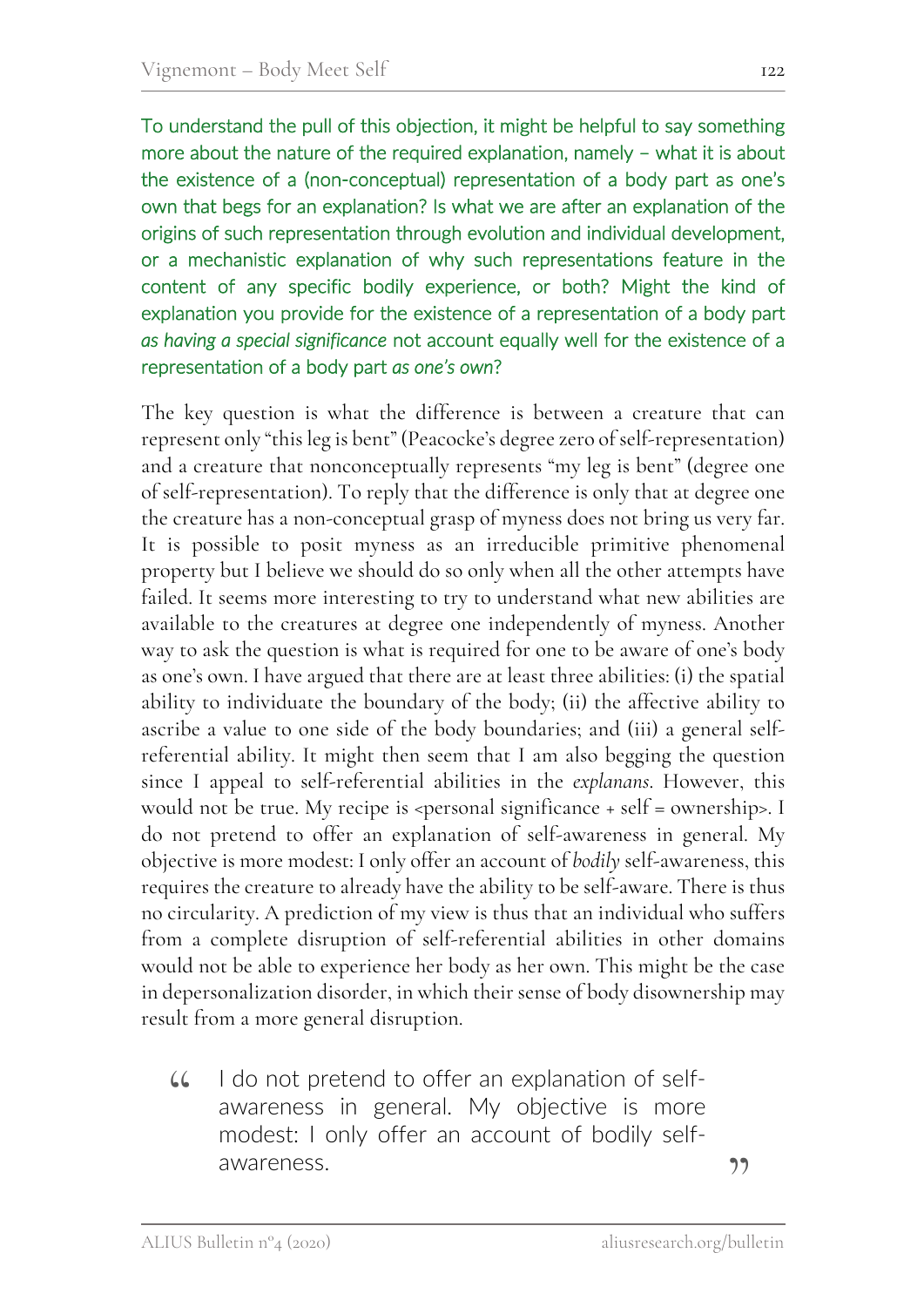In the debate over the existence of a phenomenology of bodily ownership, at least four pairs of labels have been used to distinguish between available positions: (a) "realism" is opposed to "eliminativism" (Gallagher, 2017), (b) "inflationism" is opposed to "deflationism" (Bermúdez, 2011; Vignemont, 2013; Gallagher, 2017, 2019; Serrahima, 2019); (c) "antireductionism" is opposed to "reductionism" (Martin, 1995); and (d) "liberalism" is opposed to "conservatism" (Vignemont, 2018a). In your own work, you have labelled your own view as "liberal" (Vignemont 2018a, p. 13) and "deflationary" (Vignemont, forthcoming). In so far as you defend the existence of a phenomenology of bodily ownership, your position can be adequately described as "realist"; and in so far as you argue that the phenomenology of ownership is not "an irreducible mineness quality" (Vignemont 2018a, p. 48), but is instead reducible to an affective quality, your view can also be presumably described as "reductionist".

How do you understand these various labels, as qualifications of your view of the phenomenology of bodily ownership? Relatedly, do you think that some or all of the four dichotomies listed above are equivalent, or partially overlap, or are orthogonal?

I think that Bermúdez's original distinction between deflationary and inflationary views played an important role by starting a debate at the beginning. However, I've struggled for many years to exactly understand what he meant by it. I originally thought that inflationists claim that there is a phenomenology of ownership while deflationists claim that there is no such thing. But this is not the issue and both sides, as long as they are not eliminativist, agree that it feels like something to be aware of one's body as one's own. Nor was the issue whether one could give a reductionist account of the phenomenology of ownership. Indeed, since the beginning Bermúdez acknowledged that my theory was reductionist and yet I was called an inflationist. The crucial question then is whether one defends the existence of a feeling of myness or not. Indeed, all the objections that Bermúdez offers against inflationism are about myness, and only about that. In brief, inflationists are pro-myness and deflationists are anti-myness. However, in my first paper on ownership (Vignemont, 2007), I did not even use the term of myness (I double-checked), though it was on the basis of this paper that Bermúdez decided that I was an inflationist. More explicitly, in Mind the body (2018a), I clearly criticize the myness hypothesis. On Bermúdez's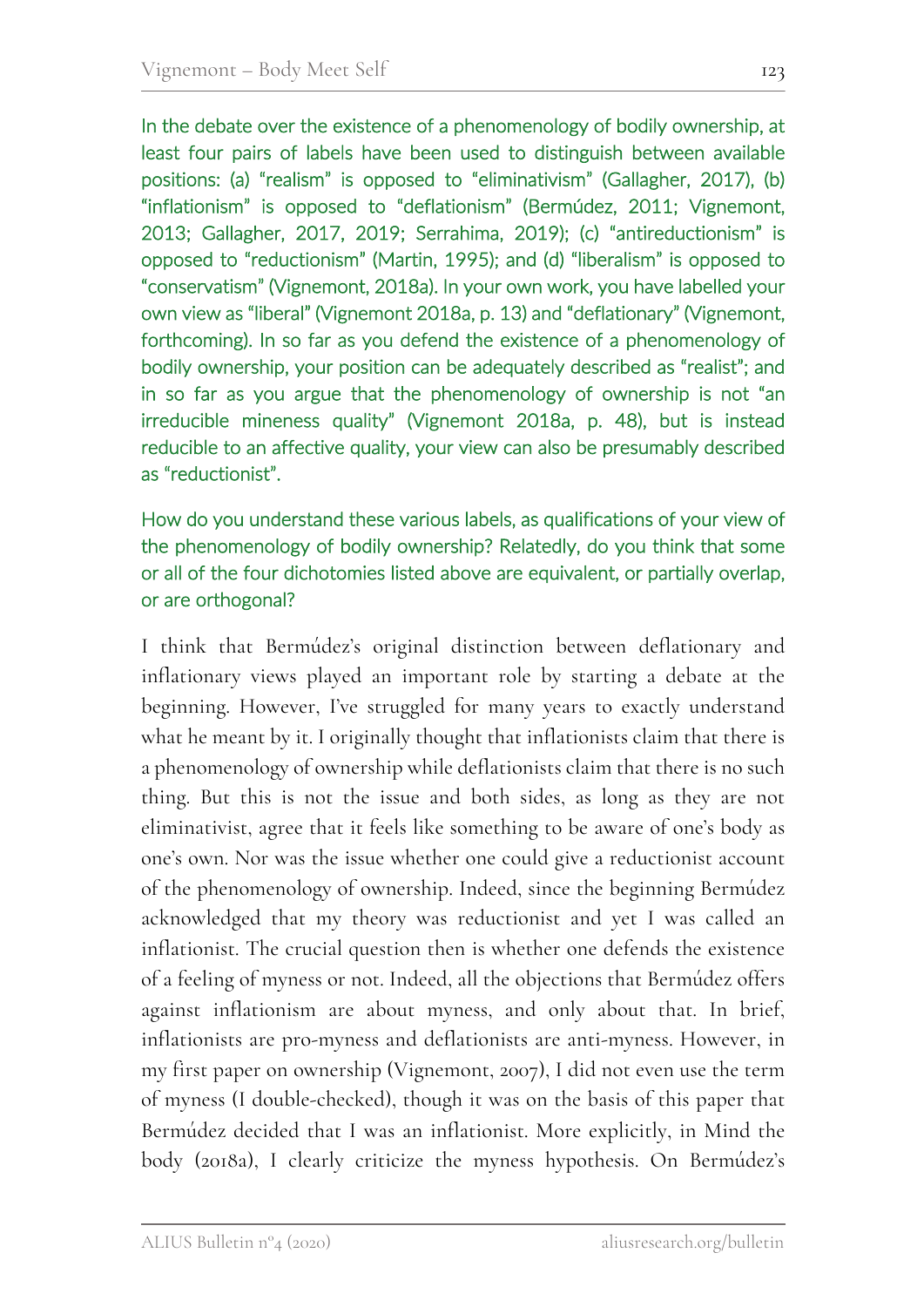taxonomy, I am thus a deflationist. But most people are actually deflationist and I am not convinced that this taxonomy really helps understanding the disagreements between the various views. I find the classic distinction between liberal and conservative conceptions more informative. It brings the debate on ownership within the wider issue of the admissible content of perception. The crucial question is whether one defends the idea that bodily experiences represent only low-level somatosensory properties (pressure, posture, location, temperature, etc.) or whether they can represent high-level properties. These other properties include myness but not only. It can also include agentive properties and affective properties, such as personal significance and value. In brief, liberals are pro rich bodily content whereas conservatives are anti rich bodily content. Within this taxonomy, I am a liberal. So, to conclude, I am a liberal deflationist.

In your view, pain and touch play complementary roles in the development of the sense of bodily ownership in healthy individuals (Vignemont, 2016, 2017b, 2018b). In a nutshell, touch makes an essentially spatial contribution, whereas pain makes an essentially affective contribution. In touch, we perceive nonbodily objects by being in contact with them, which makes the bodily boundaries especially salient. In virtue of this, touch fundamentally contributes to the individuation of the body with respect to other objects – namely those that fall outside the bodily boundary. In turn, pain adds an affective valence to the body that stands at one of the sides of the perceived boundary, contributing a phenomenology of bodily ownership to bodily sensations best described in terms of *care* or *import*, as discussed above. Roughly put, it is only the body that hurts. In your own words, pain "vividly highlights for the subject that what is inside bodily boundaries matters for the self, for its needs, its comfort, and its preservation" (Vignemont, 2017b, p. 475). Protective behavior is then one central manifestation of the sense of bodily ownership.

#### For a start, is this a fair summary of your ideas on how touch and pain interact to give raise to a sense of bodily ownership?

This is a perfect summary. The skin is a natural boundary that one can be aware of through touch. However, bodily self-awareness cannot be reduced to the spatial awareness of the body. We need more than the boundaries that touch can provide. We need to know which side of the boundaries we are in. And that's where pain, with its affective component, can play a role.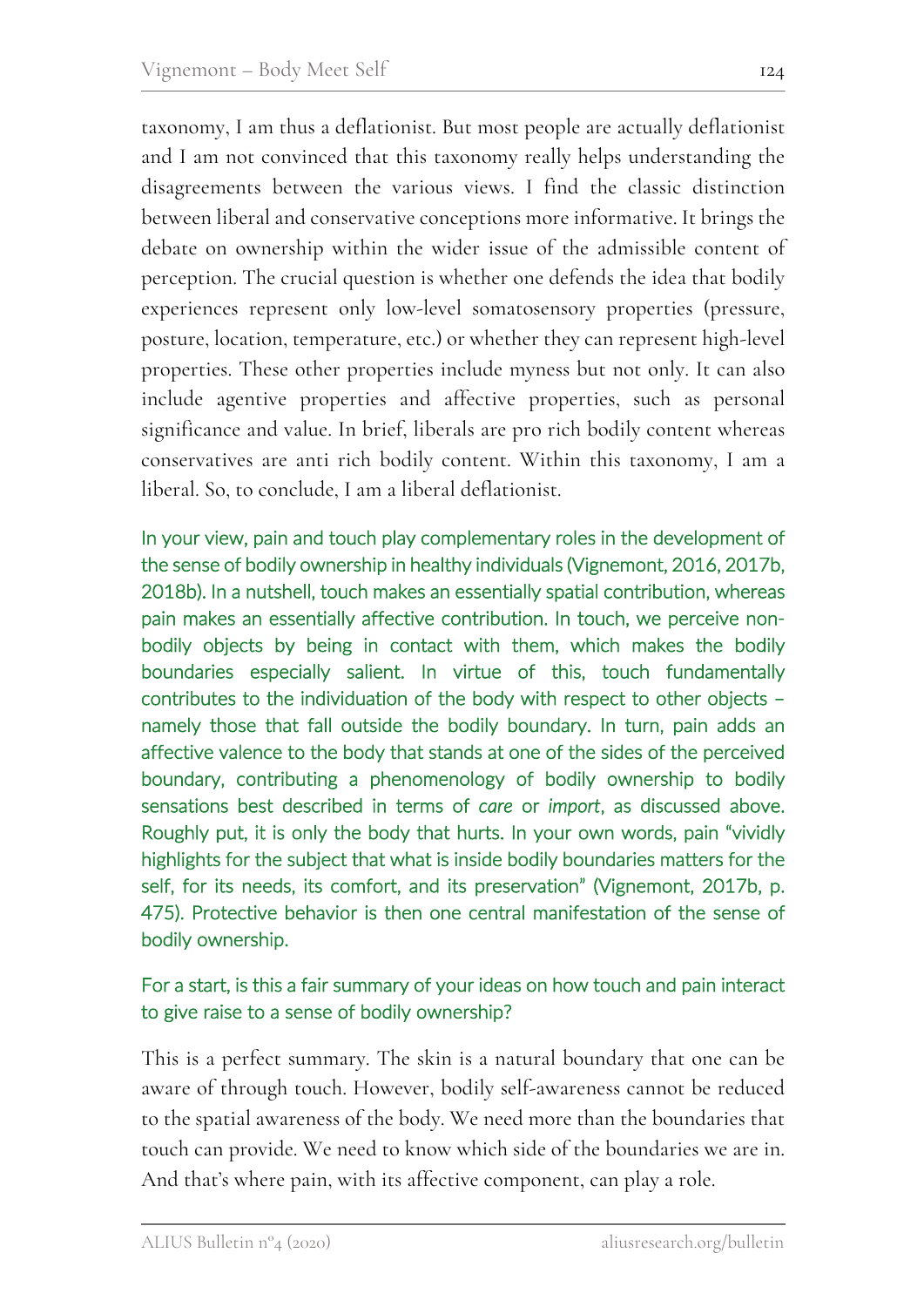Your description of how touch contributes to bodily ownership follows Mike Martin's (1992, 1993, 1995). Martin argued that all located bodily sensations convey a sense of the boundaries of the body. Arguably, his own analysis of all bodily sensations as involving a sense of what is inside and what is outside the bodily boundaries is an extension, to somatosensation in general, of the model that he endorses for tactile perception. In a paper with Olivier Massin (Vignemont & Massin, 2015), you have called Martin's model of tactile perception the *template model* of tactile perception. However, you argue *against* the template model, and in favour of an alternative *body map* model of

tactile perception. Does your account of bodily ownership rely in any way on the specificity of the body map model of touch, vis à vis the template model? Or do you see these two parts of your research as relatively unrelated?

I am greatly indebted to Martin's work on touch and on the sense of ownership, though we do not reach the same conclusions. The template theory and the body map theory actually do not address the same dimensions of touch, the template theory focusing on the exteroceptive content of touch (e.g. how I feel the circular shape of the glass), and the body map theory focusing on its bodily content (e.g. how I feel pressure on my skin).

For the sense of body ownership, what is directly relevant is the fact that the property of pressure is relational: it involves a force exerting on your body, which is independent of you. In a new work with Olivier Massin, we argue that touch gives us a unique sense of reality of what is touched because it presents it as being both mind-independent and causally efficient (Massin & Vignemont, 2020). Touch informs us that the felt object can move, or have an effect, on other entities. When one actively touches an object, one exerts a force on it and one feels not only one's effort but also its resistance to one's effort: "There is no commoner remark than this, that resistance to our muscular effort is the only sense which makes us aware of a reality independent from ourselves" (James, 1890). Only effortful touch presents us

""> """ Conly effortful touch presents us with the contrast between ourselves as striving agents contrast between ourselves as striving agents and an independent causally empowered being that resists our effort. Tactile experiences thus give us the boundary between body and world. "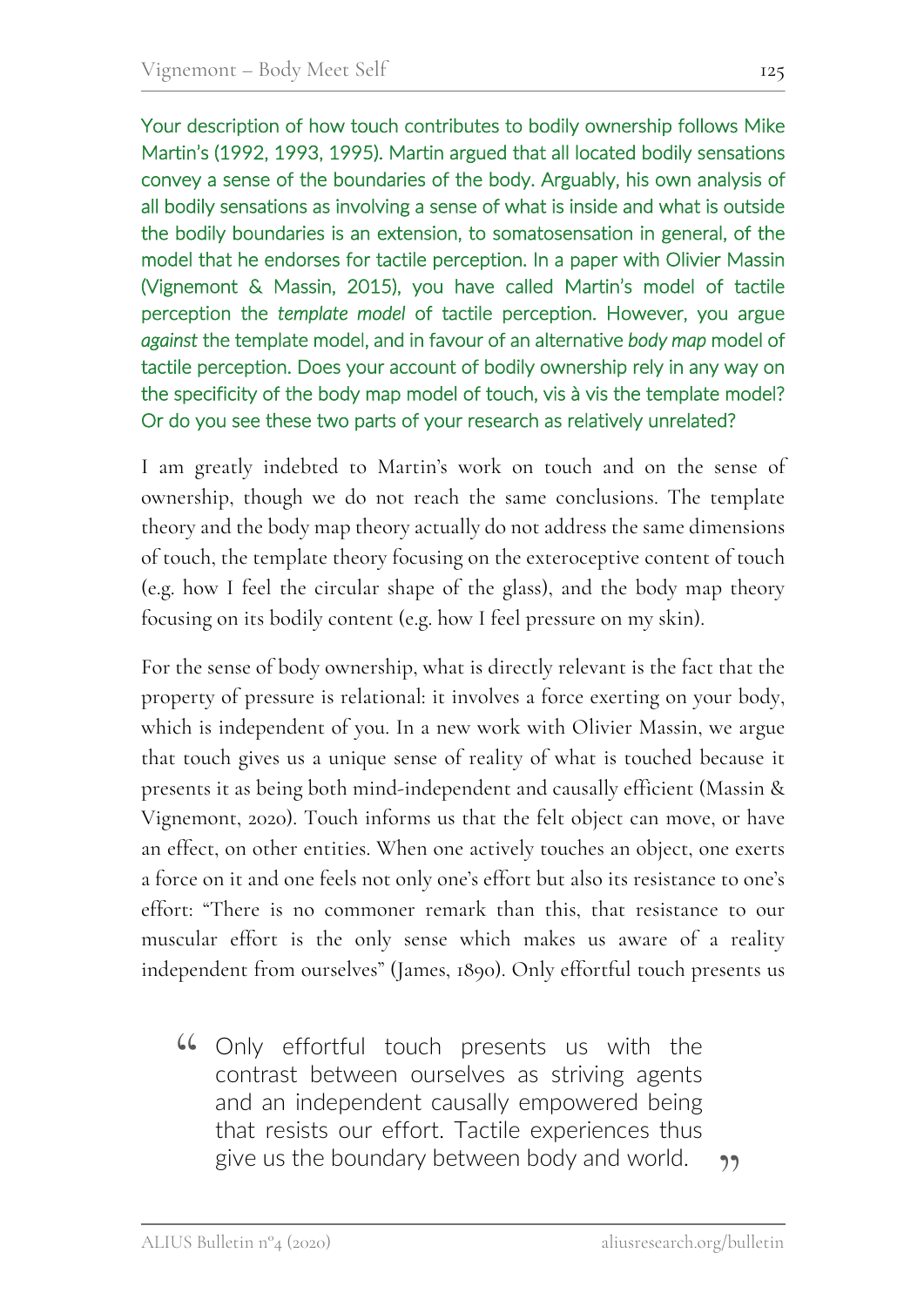with the contrast between ourselves as striving agents and an independent causally empowered being that resists our effort. Tactile experiences thus give us the boundary between body and world, which is required to draw the boundary of the body, a lot more than the visual experiences of the body because only tactile experiences can give this sense of reality of what is not the body.

### In your paper "The first person in pain" (Vignemont, 2018b), you write the following:

"I would like to suggest that provided a pain is felt as one's own, one will react to it normally, even if the body part in which it is felt is not itself felt as one's own. Feeling pain is always of great concern to me, no matter where I feel it."

In this quote, you leave room for the idea that normal reactions to pain, which include protective behaviour, result from the fact that pain be felt as one's own *mental state*, independently of whether or not one has a sense of ownership for the painful body. This idea, however, seems somehow in tension with your explanation of the development of the sense of bodily ownership. Protective behavior, and the affectivity attached to it, seem constitutive of what it is to experience the body as one's own, in the framework of your view. If the very subjectivity of pain experiences – the fact that they are felt as the subject's experiences – suffices to motivate normal protective behavior, does this not undermine the importance of the insideoutside distinction, provided by touch, for the sense of ownership?

Imagine having a terrible pain in the back. You feel the urge to take a painkiller. This can be conceived as a protective behavior. However, the question is what you protect: your body or your psychological life? Let's imagine now that your pain was actually indicative of a kidney infection. By hiding the symptom, you were actually delaying the diagnosis and thus, the cure of the disease. Many have discussed this killing-the-messenger problem and asked whether it is rational or not to take painkillers. But my point here is simply that there are protective behaviours that primarily concern our mental life, and not our body, and that pain, like other negative emotions, can also elicit this type of response, no matter where we locate our pain. I do not think that we should take protective behavior as being a unified category. For instance, one may say that to put money on the side to make sure you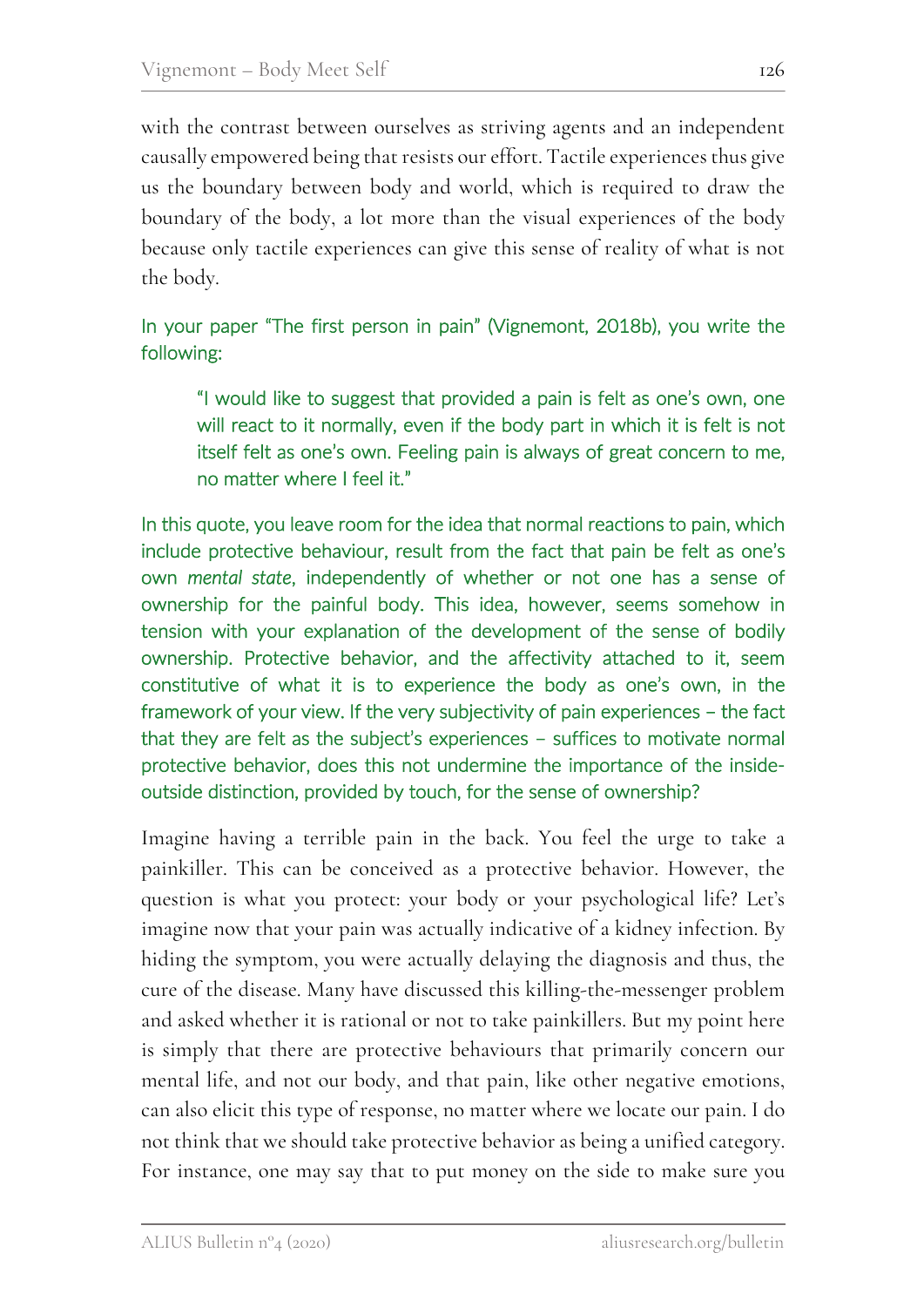still have something to survive on when you retire is a protective behavior. But it clearly does not involve the protective body map. As noted in the last chapter of *Mind The Body*, one should be extremely careful when analyzing the way people protect or fail to protect themselves. Even in the case of pain, the relation to pain responses is complex and deserves a detailed treatment.

One topic you have worked extensively on is the nature and cognitive underpinnings of vicarious pain. In a very rich paper with Pierre Jacob (Vignemont & Jacob, 2012), you define different ways in which we may feel the pains of other people. You defend that vicarious pain consists in *imagining* being in pain – in particular, doing so through Enactment-imagination (Eimagination): we mentally simulate the psychological state of the other by activating our pain system offline.

On your proposal, there are two variants of vicarious pain, depending on which of the two subsystems actually involved in pain processing are activated when E-imagining pain. On the one hand, the (offline) activation of the *sensory-discriminative subsystem* gives rise to a form of *pain contagion*: a selfcentered type of vicarious pain, in which one imagines how it would be to feel pain in the bodily location of one's own body that maps the other's, and anticipates the sensorimotor consequences of such pain. On the other hand, the (offline) activation of the *affective subsystem* gives rise to *empathetic pain*: a global, non-localised bodily feeling, directed to the other's body. In sum, when it comes to vicarious pains, we have (i) pain-like bodily feelings that presumably one identifies as one's own feelings; (ii) caused by pain that affects the bodies of others; (iii) at least in the case of empathetic pain, actually directed to the bodies of others (that is, not clearly centered on what it is like, or what it would be like, to feel a certain pain *on one's own body*); (iv) yet, and again especially in the case of empathetic pain, involving affective reactions directed to the bodies of others.

In your view, how do these features of vicarious pain interact with the role you ascribe to pain in the emergence of the feeling that a body is one's own? Do we have, for the bodies of others, any feeling similar in any relevant respect to those constitutive of the sense of bodily ownership? If so, how do you reconcile this with the fact that, in normal conditions, the sense of bodily ownership tracks only one's own body?

One of the take home messages of our work with Pierre Jacob is that vicarious pain is not the same as standard pain. No matter how much we might say 'I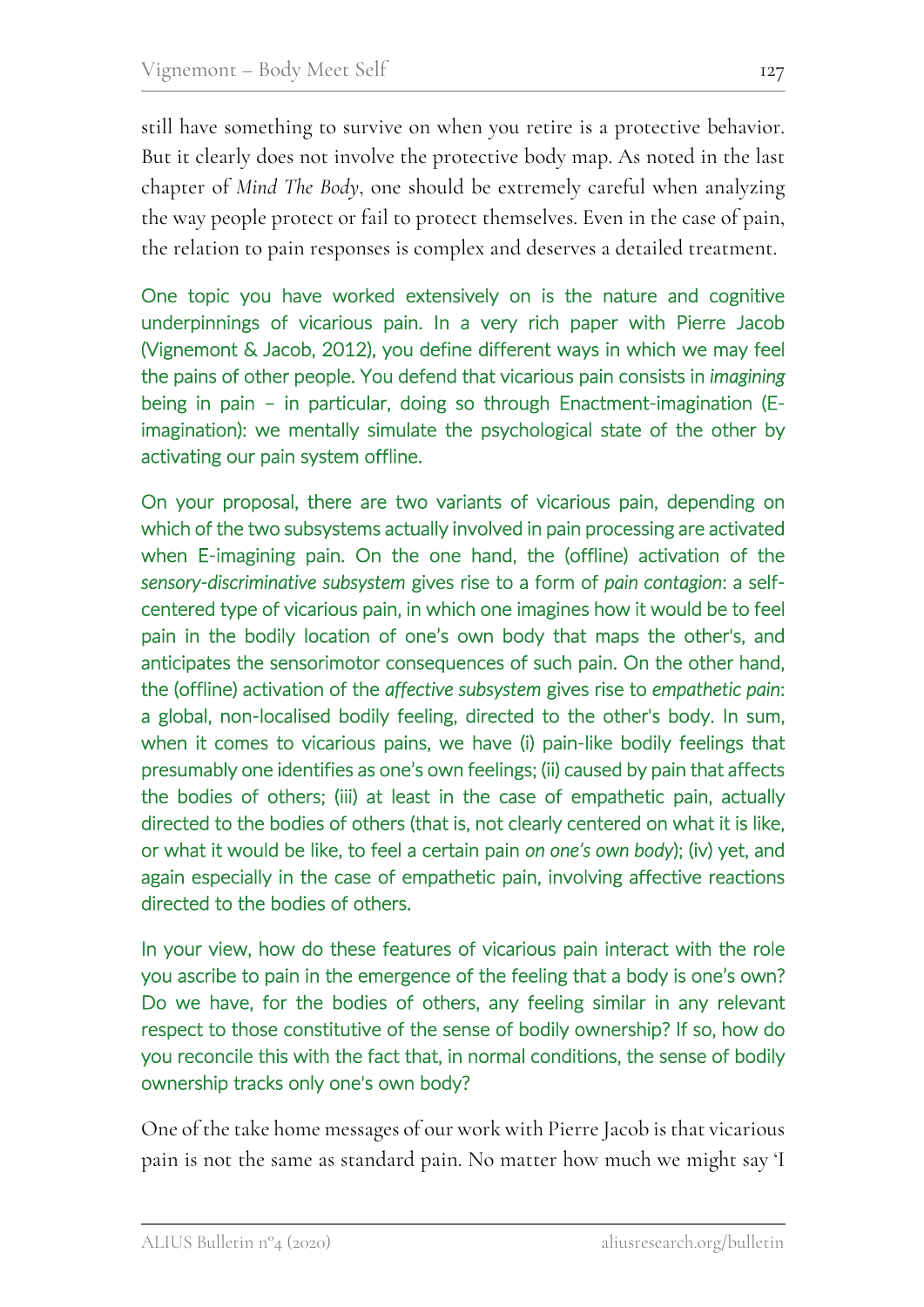feel your pain', the fact is that we don't. Part of the difference comes from the content, as you rightly noted. Part of it comes from the fact that it is under the imaginative mode. Thanks to these differences, one does not normally confuse other people's pain with one's own pain. As a consequence, one does not react to one's vicarious pains in the same way as to one's standard pain. Vicarious pains have thus little consequences for the sense of body ownership. Contagious pain remains self-centered, all about one's body. Empathetic pain, on the other hand, is other-centered but it is almost disembodied.

In a recent talk at the École Normale Supérieure, entitled "Keeping the world at distance", you addressed the notion of social distancing, which has become central to our lives in current pandemic times. In the talk you discussed how social distancing reveals the sensorimotor mechanism of peripersonal space, namely the space immediately surrounding our body. You have argued in print that, because anything occupying peripersonal space might soon be in touch with the body, peripersonal perception has evolved into a type of perception distinctively linked to protective action (Vignemont, 2018c). The notion of peripersonal space thus meshes nicely with your ideas on bodily ownership as bodily care: in a way, the space around our bodies is not completely alien, and our sensorimotor system must be sensitive to it just as it is sensitive to events on or within the bodily boundaries.

However, social distancing is not all about keeping the right distance from others in order to promote self-preservation. We also keep apart from the others in order to protect them from ourselves. Do you think that your notions of peripersonal space and self-care have any implications in this direction, now that attention to other-preservation determines our social interactions?

Most of my recent research has indeed been on peripersonal space and we have just edited the first multidisciplinary volume on the topic with Alessandro Farnè, Andrea Serino and Hong-Yu Wong, entitled *The World At Our Fingertips* (Vignemont et al. 2021). Peripersonal space is a fascinating notion that is the crossroad between perception and action and between self and others. It has an immediate relevance with what is happening right now in the world. Now it is a real open question whether social distancing is more about self-preservation or other-preservation. One can easily imagine that altruism increases social distancing, but could it suffice for social distancing? Imagine you could not catch Covid-19 but you could still contaminate others. How likely is it that your distancing behavior will be more reflexive and less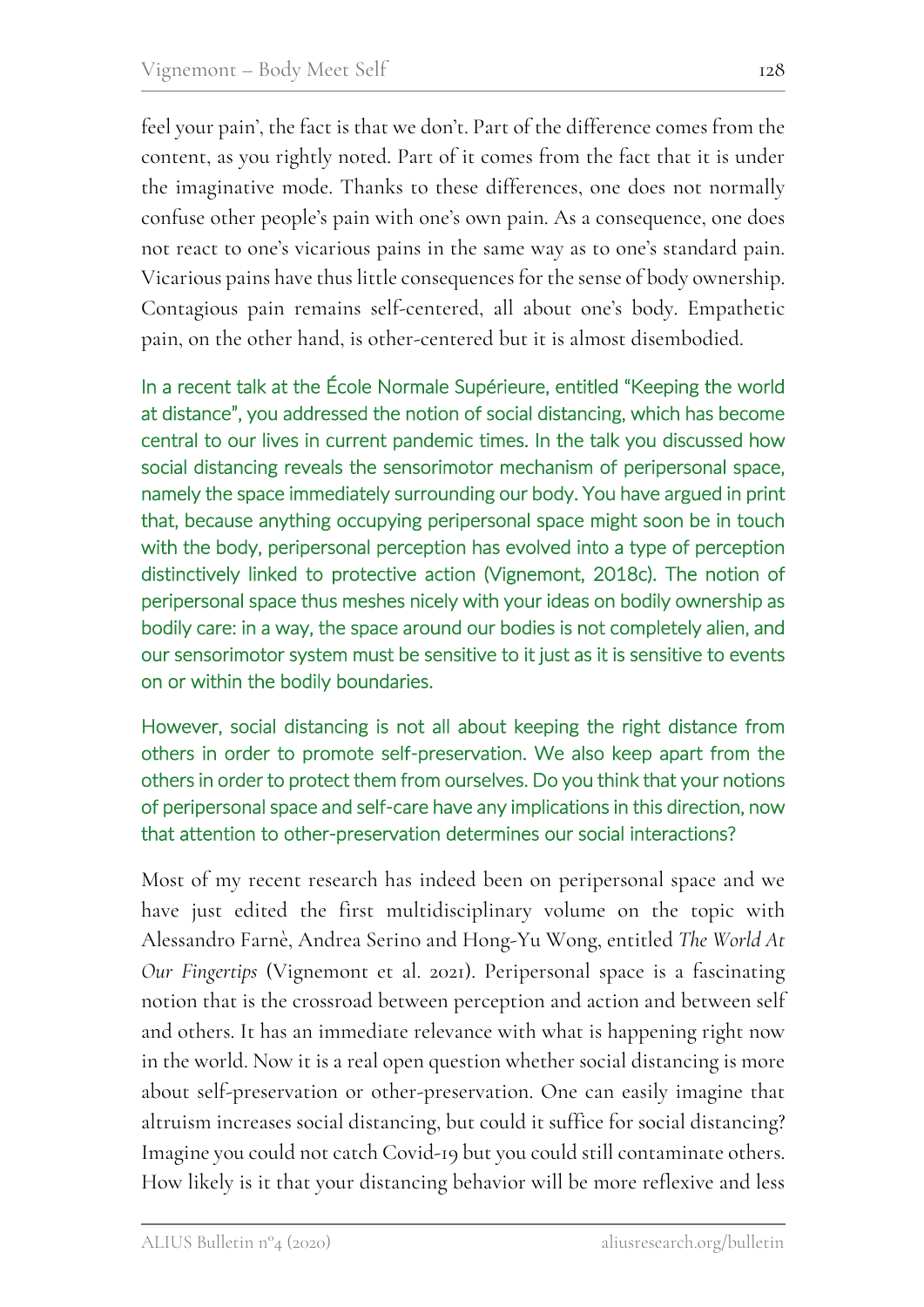spontaneous than if you could also get contaminated yourself? But maybe I should trust more in human nature.

#### What do you think will be hot topics in the philosophical and empirical literature on bodily awareness in the coming years?

More and more people have been talking about virtual reality. However, this is just a tool, a very convenient one, but without the right questions, it won't bring us very far. Many also work on interoception. But though there is something quite fascinating about the constant flow of inner signals we receive, we still need to first provide a theory of interoception before trying to assess what impact it has for our cognitive life. To tell me that high interoceptive score is correlated with this or that does not tell me what interoception is. Is interoception a natural kind or just an umbrella term to refer to many different inner signals? What does interoceptive awareness consist in? Is it perceptual or not? Can it ground knowledge? Does it have a distinctive phenomenology? Can one give a representationalist account of interoceptive experiences? What properties would they then represent? As far as I know, no philosopher has yet tried to answer these questions.

Another fascinating topic is augmentative technology. Sci-fi movies show our future selves endowed with high-tech prostheses and exoskeleton. But could we actually exploit a third artificial arm at no cost for our biological arms? Does the brain process artificial devices more like tools or more like body parts? Or could they have their own sensorimotor and phenomenological signature? And how to best design these artificial devices? These are some questions for the future and I'm sure new ones will arise.

#### References

- Alsmith, A. (2015). Mental Activity and the Sense of Ownership. *Review of Philosophy and Psychology*, 6(4), 881–896. https://doi.org/10.1007/s13164014-0208-1
- Apelian, C., & de Vignemont, F. (in preparation). *Hypnotic distortions of body representations.*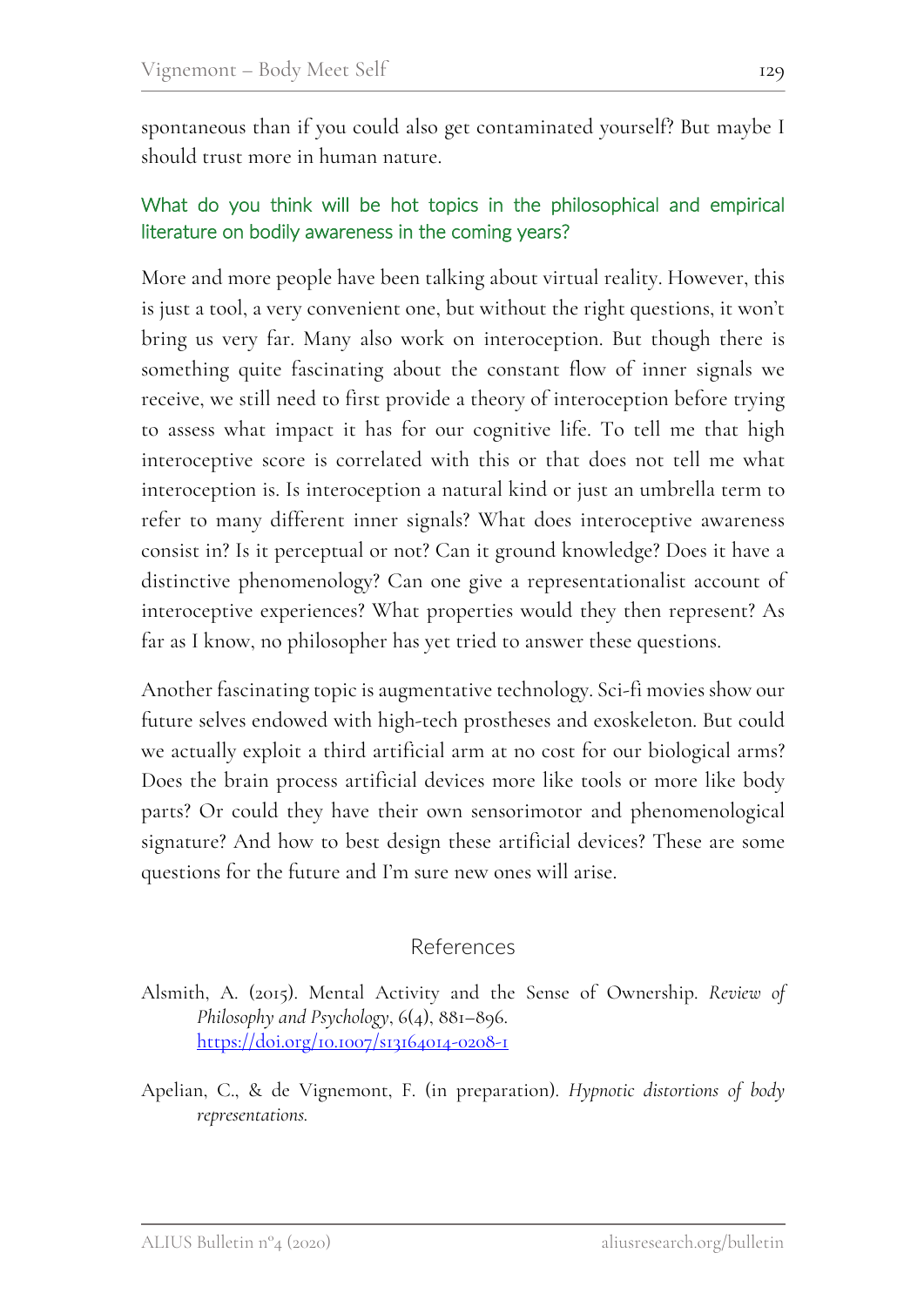- Bayne, T. (2009). Perception and the Reach of Phenomenal Content. *The Philosophical Quarterly*, *59*(236), 385–404. https://doi.org/10.1111/j.1467-9213.2009.631.x
- Bermúdez, J. L. (2011). Bodily Awareness and Self-Consciousness. In S. Gallagher (Ed.), *The Oxford Handbook of the Self.* Oxford University Press.
- Billon, A., & Kriegel, U. (2015). Jaspers' Dilemma: The Psychopathological Challenge to Subjectivity Theories of Consciousness. In R. J. Gennaro (Ed.), *Disturbed Consciousness: New Essays on Psychopathology and Theories of Consciousness* (pp. 29–54). MIT Press.
- Bottini, G., Bisiach, E., Sterzi, R., & Vallarc, G. (2002). Feeling touches in someone else's hand. *NeuroReport*, 13(2), 249.
- Botvinick, M., & Cohen, J. (1998). Rubber hands 'feel' touch that eyes see. *Nature*, *391*(6669), 756–756. https://doi.org/10.1038/35784
- Campbell, J. (1994). *Past, Space, and Self*. MIT Press.
- Cassam, Q. (1997). *Self and World.* Oxford University Press.
- Chadha, M. (2018). No-Self and the Phenomenology of Ownership. *Australasian Journal of Philosophy*, *96*(1), 14–27. https://doi.org/10.1080/00048402.2017.1307236
- Chudnoff, E. (2015). Phenomenal Contrast Arguments for Cognitive Phenomenology. *Philosophy and Phenomenological Research, 91(*1), 82–104. https://doi.org/10.1111/phpr.12177
- Deonna, J., & Teroni, F. (2012). *The Emotions: A Philosophical Introduction. Routledge.*
- Evans, G. (1982). The Varieties of Reference. Oxford: Oxford University Press.
- Folegatti, A., Farnè, A., Salemme, R., & de Vignemont, F. (2012). The Rubber Hand Illusion: Two's a company, but three's a crowd. *Consciousness and Cognition, 21*(2), 799–812. https://doi.org/10.1016/j.concog.2012.02.008
- Gallagher, S. (2017). Deflationary accounts of the sense of ownership. *The Subject's Matter: Self-Consciousness and the Body. The MIT Press, Cambridge MA,* 145–162.
- Gallagher, S. (2019). The Senses of a Bodily Self. *ProtoSociology, 36*, 414–433. https://doi.org/10.5840/protosociology20193616
- Gouzien, A., de Vignemont, F., Touillet, A., Martinet, N., De Graaf, J., Jarrassé, N., & Roby-Brami, A. (2017). Reachability and the sense of embodiment in amputees using prostheses. *Scientific Reports, 7*(1), 4999. https://doi.org/10.1038/s41598-017-05094-6
- James, W. (1890). *The principles of psychology*. Henry Holt and Company. http://content.apa.org/books/11059-000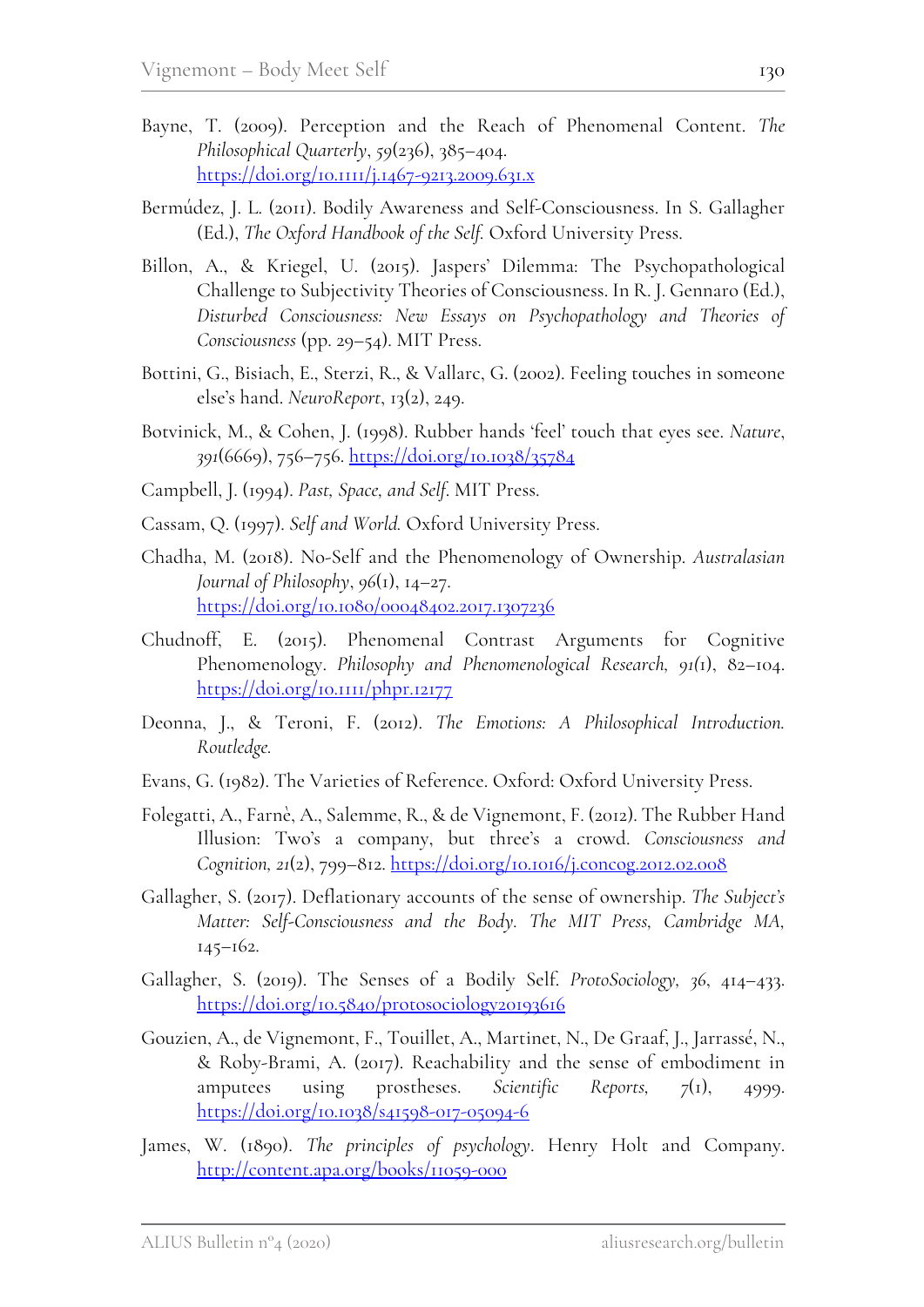- Longo, M. R., Schüür, F., Kammers, M. P. M., Tsakiris, M., & Haggard, P. (2008). What is embodiment? A psychometric approach. *Cognition, 107*(3), 978– 998. https://doi.org/10.1016/j.cognition.2007.12.004
- Lush, P. (2020). Demand Characteristics Confound the Rubber Hand Illusion. *Collabra: Psychology, 6*(1), 22. https://doi.org/10.1525/collabra.325
- Lush, P., Botan, V., Scott, R. B., Seth, A., Ward, J., & Dienes, Z. (2019). *Phenomenological control: Response to imaginative suggestion predicts measures of mirror touch synaesthesia, vicarious pain and the rubber hand illusion*. https://doi.org/10.31234/osf.io/82jav
- Makin, T. R., de Vignemont, F., & Micera, S. (2020). Soft Embodiment for Engineering Artificial Limbs. *Trends in Cognitive Sciences, 24*(12), 965–968. https://doi.org/10.1016/j.tics.2020.09.008
- Martin, M. G. F. (1992). Sight and Touch. In T. Crane (Ed.), *The Contents of Experience* (pp. 199–201). Cambridge University Press.
- Martin, M. G. F. (1993). Sense modalities and spatial properties. In N. Eilan, R. McCarty, & B. Brewer (Eds.), *Spatial representation* (pp. 206–218). Oxford University Press.
- Martin, M. G. F. (1995). Bodily Awareness: A Sense of Ownership. In J. L. Bermudez, A. J. Marcel, & N. M. Eilan (Eds.), *The Body and the Self* (pp. 267–289). MIT Press.
- Massin, O., & de Vignemont, F. (2020). Unless I Put My Hand into His Side, I Will Not Believe. In D. E. Gatzia & B. Brogaard (Eds.), *The Epistemology of Non-Visual Perception* (p. 165). Oxford University Press.
- Mitchell, J. (2019). Affective Representation and Affective Attitudes. *Synthese*, 1– 28. https://doi.org/10.1007/s11229-019-02294-7
- Noë, A. (2005). *Action in Perception*. MIT Press.
- Peacocke, C. (1998). *Being Known*. Oxford University Press.
- Peacocke, C. (2014). *The Mirror of the World: Subjects, Consciousness, and Self-Consciousness.* Oxford University Press.
- Peacocke, C. (2015). Perception and the First Person. In M. Matthen (Ed.), *The Oxford Handbook of Philosophy of Perception*. http://www.oxfordhandbooks.com/view/10.1093/oxfordhb/9780199600472. 001.0001/oxfordhb-9780199600472-e-022
- Peacocke, C. (2017). Philosophical Reflections on the First Person, the Body, and Agency. In F. de Vignemont & A. Alsmith (Eds.), *The Subject's Matter: Self-Consciousness and the Body* (pp. 289–310). MIT Press.
- Perry, J. (1993). *The Problem of the Essential Indexical: And Other Essays*. Oxford University Press.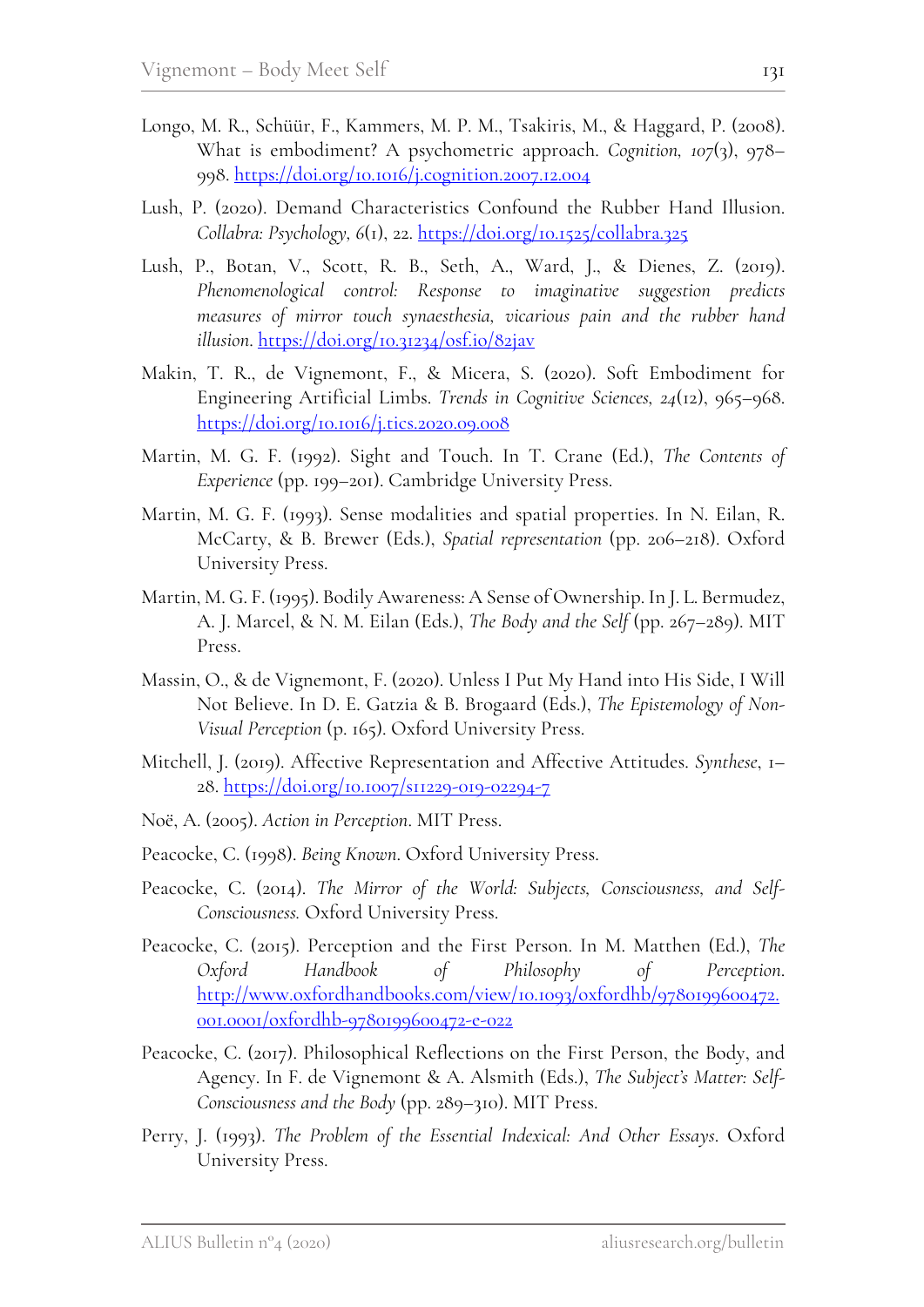Recanati, F. (2012). *Mental Files*. Oxford University Press.

- Romano, D., & Maravita, A. (2019). The dynamic nature of the sense of ownership after brain injury. Clues from asomatognosia and somatoparaphrenia. *Neuropsychologia, 132*, 107119. https://doi.org/10.1016/j.neuropsychologia.2019.107119
- Roseboom, W., & Lush, P. (2020). *Serious problems with interpreting rubber hand illusion experiments*. https://doi.org/10.31234/osf.io/uhdzs
- Schellenberg, S. (2016). De Se Content and De Hinc Content. *Analysis, 76*(3), 334– 345. https://doi.org/10.1093/analys/anw019
- Schwenkler, J. (2014). Vision, Self-Location, and the Phenomenology of the 'Point of View.' *Noûs, 48*(1), 137–155. https://doi.org/10.1111/j.1468-0068.2012.00871.x
- Serrahima, C. (2019). *My Body is the Subject's Body. In Defence of Experientialism about the Sense of Bodily Ownership* [University of Barcelona]. http://diposit.ub.edu/dspace/handle/2445/137017
- Siegel, S. (2007). How Can We Discover the Contents of Experience? The Southern Journal of Philosophy, 45(S1), 127–142. https://doi.org/10.1111/j.2041-6962.2007.tb00118.x
- Siegel, S. (2010). *The Contents of Visual Experience*. Oxford University Press USA.
- Strawson, G. (1994). *Mental Reality*. MIT Press.
- Vallar, G., & Ronchi, R. (2009). Somatoparaphrenia: A body delusion. A review of the neuropsychological literature. *Experimental Brain Research, 192*(3), 533– 551. https://doi.org/10.1007/s00221-008-1562-y
- de Vignemont, F. (forthcoming). The phenomenology of bodily ownership. In M. Garcia-Carpintero & M. Guillot (Eds.), *The sense of mineness*. Oxford University Press.
- de Vignemont, F. (2007). Habeas Corpus: The Sense of Ownership of One's Own Body. *Mind & Language, 22*(4), 427–449. https://doi.org/10.1111/j.1468-0017.2007.00315.x
- de Vignemont, F. (2011). Bodily immunity to error. In S. Prosser & F. Recanati (Eds.), *Immunity to error through misidentification: New essays* (pp. 1–27). Cambridge University Press.
- de Vignemont, F. (2013). The mark of bodily ownership. *Analysis, 73*(4), 643–651. https://doi.org/10.1093/analys/ant080
- de Vignemont, F. (2016). Pain and the Spatial Boundaries of the Bodily Self. In L. Garcia-Larrea (Ed.), *Pain and the Conscious Brain*. IASP.